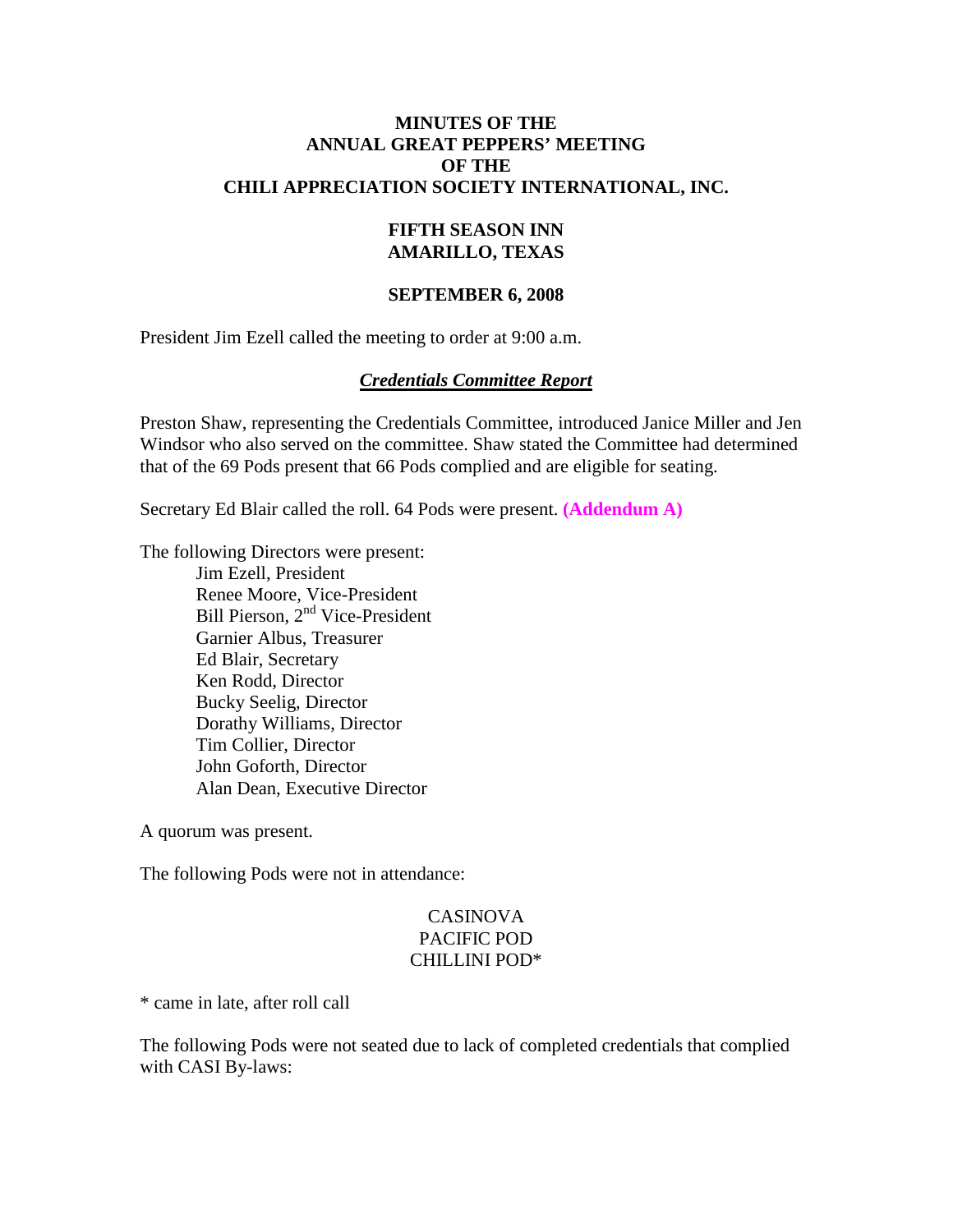## LA CASI LOUISIANNE OLD DOMINION POD YAVAPAI CHILI SOCIETY

Alan Dean, Executive Director, stated two new Pods are here seeking CASI affiliation. They both have completed all the requirements. The officers of the Coming Up Tough Pod of Denton, Texas came forward.

**MOTION** by Earl Gorhum, Piney Woods Pod, to accept the Coming Up Tough Pod. The motion was duly seconded.

*Motion passed: Unanimous* 

The officer of Peachtree State Pod came forward.

**MOTION** by Greg Muhlbauer, Black Sheep Pod, to accept the Peachtree State Pod. The motion was duly seconded.

*Motion passed: Unanimous* 

## *Welcome/Report of the 2008 Meeting Committee*

Vickie Childers welcomed the delegates to the Great Peppers' Meeting and introduced some of the Pods that were involved: The Black Sheep Pod, NOB Pod and Tall in Texas Pod. Childers thanked the sponsors of the meeting: Coors of Amarillo, HEB, Dianne Stimson and Donna Conrad. She also thanked the Coors Cowboy Club which prepared the dinner last night and Ed Montana who sang.

Millie Bingham introduced the Mayor of Amarillo, Debra McChard.

## *Response*

The President thanked Mayor McChard and all the Pods involved for the food, meetings and refreshments.

## **BOARD REPORTS**

## *President's Message*

President Jim Ezell welcomed everyone to the annual business meeting of CASI. Ezell spoke of the history of CASI and competition chili including the acquisition of Rancho CASI de los Chisos, the creation of numerous reserve funds and thanked Alan Dean for his service as Executive Director. Garnier Albus was also recognized for his years of service as Treasurer of CASI.

# *Minutes of Previous Meeting*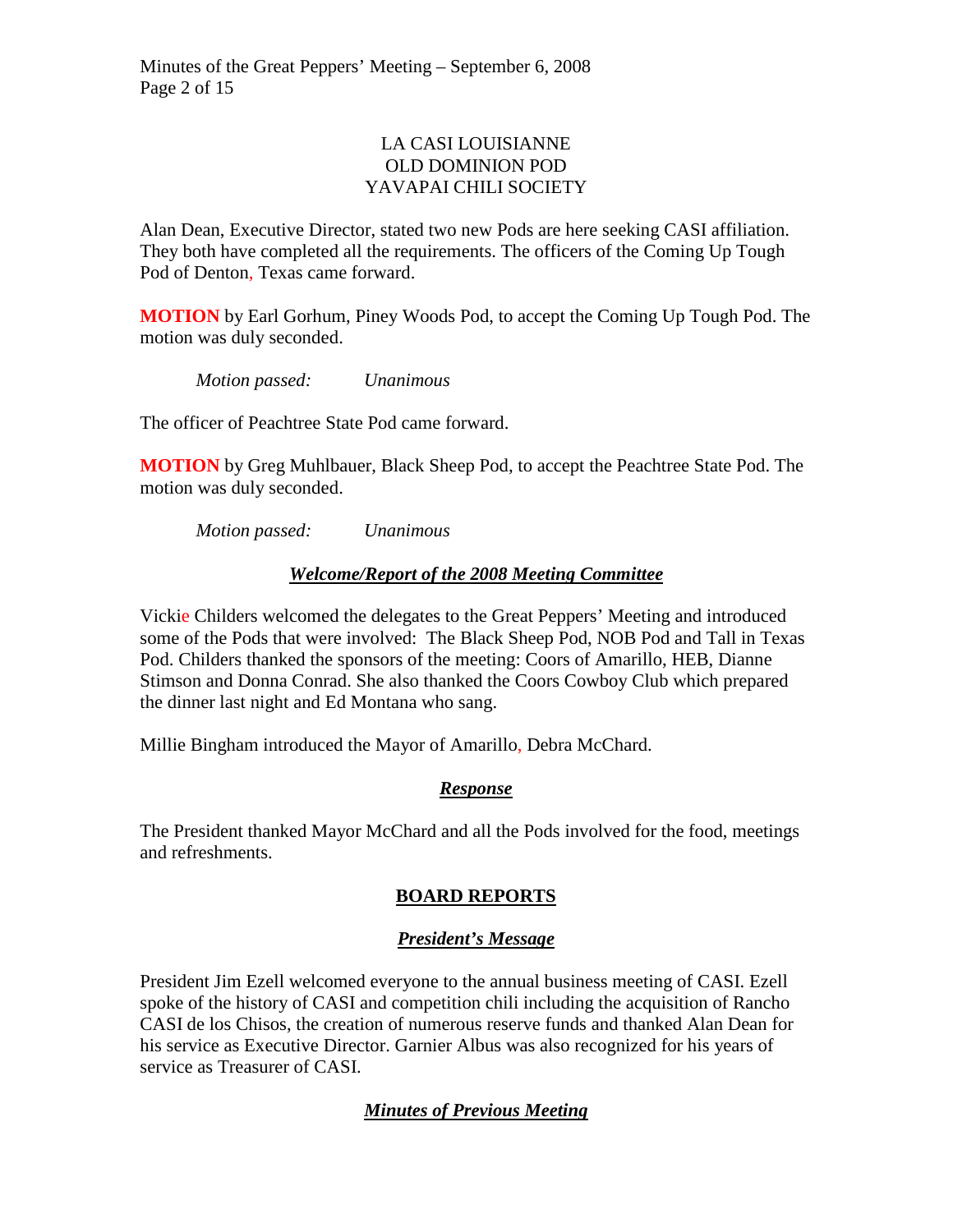Minutes of the Great Peppers' Meeting – September 6, 2008 Page 3 of 15

Secretary Ed Blair presented the Minutes of the Great Peppers' Meeting held September 8, 2007, in Tyler, Texas.

**MOTION** by Guy Smith, Borderline Chiliheads Pod, to approve the minutes of the prior meeting. The motion was duly seconded.

*Motion passed: Unanimous* 

# *CASI Archives Project*

Vice-President Renee Moore spoke of the importance of the project. Moore described the types of materials sought and the creation of the area of the website where the information will be made available to all members. She discussed the need for a climate controlled storage unit to hold items donated until the construction of a museum at the Ranch.

# *Rancho CASI de los Chisos*

Tim Collier, Ranch Operations, discussed the construction of the addition to the Krazy Flats Saloon, of which Ken Rodd raised the money and Don Hoy and others substantially completed the construction. Collier and Bucky Seelig performed other cleanup activities. At the request of the Sheriff, a 15' x 20' shed was approved by the Board and constructed for their use.

## *Old 320*

Alcalde Ralph Hay announced he is running again and that the election will be held at the Old 320 meeting to be held Thursday at 3:00 p.m. in the Judging Area. In the past year, nine sites have been turned back in and resold to nine new Old 320 Members. Hay advised that Members have two numbers, a Certificate Number and a Site Number, which are different. The process of marking the sites the week of TICC was discussed.

The issue of the lack of usability of nine sites up near the dance floor was discussed including considering relocating them.

A drawing will be held from amongst those people who cook in the Old 320 area. The Board approved \$320 to be split amongst three winners. The purpose is to encourage everyone to cook in the Old 320 area allowing the sponsors to see them cooking there. 204 people cooked there in 2007 and he hopes even more will cook in the area this year. Permission was sought from Old 320 Members who will not use their spots to advise Hay, so they may be used by someone else.

Hay stated that the Old 320 registration will be behind the stage on Thursday and he encouraged members to come and pick up their badges.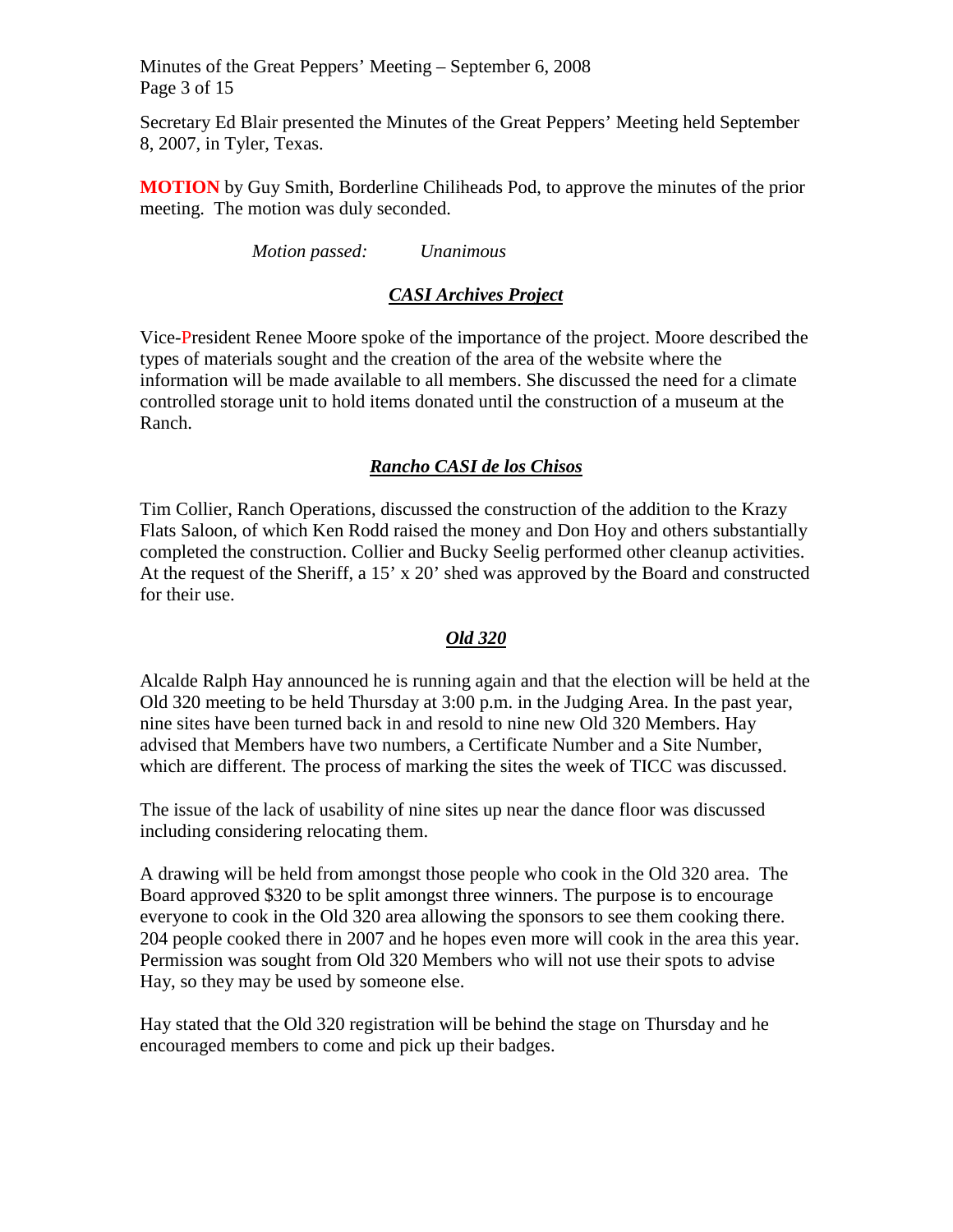## *Special Presentation*

Clyde Rodgers presented to CASI a \$200 check that he received from the St. Hedwig VFD which is the charity that the ACES Pod cookoff has supported for nine years. They saw what ACES and CASI does for charity and they wanted to give back. The funds are to be used at this year's TICC for the medical and emergency fund. Renee Moore accepted the check and suggested that it be used to purchase reusable fire extinguishers.

# *Terlingua International Chili Championship*

Vice-President Renee Moore announced that Rio Bravo Security will again be providing security this year at TICC. Martin Willey, who is head of Rio Bravo, is also a Brewster County Deputy Sheriff.

The Terlingua Fire and Medics will be manning the gate again. Moore thanked Bruce Jones who coordinated the gate the last two years and his efforts to create gate policies which the Board has now approved. Gate fees will be increasing this year to \$30. The Saturday gate fee of \$10 will remain the same. The gate will remain open later on Saturday to collect the fee. Thanks to Ken Rodd the Board voted to grant a military 50% discount to anyone with an active duty, reserve or retired ID card. Rodd will be contacting the various nearby bases to let them know of the discount and hope to draw on them for attendance.

Moore presented the Terlingua Medics' 2007 Incident Report for TICC. As the 2007 Ranch Rules limited ATV use to roads, the number of incidents dropped and EMS was extremely happy. The 2008 Rules of Ranch bans the burning of tires. Also special efforts will be made by Tim Collier to monitor large furniture that is brought in to be sure it is taken out. The Texas Lottery logo was added to the Ranch Rules sheet to be distributed to increase their exposure, as required by the terms of the agreement.

TICC will be subject to the new state Mass Gathering Law and will need to pay a \$500 permit fee. Moore discussed the process to be followed to secure the permit.

Moore announced she will be handling judges for TICC on Saturday but will also be a clearinghouse for judges for Friday also. She requested that everyone provide her names of people who could be judges.

Moore thanked Ezell, Dean and Albus for their years of service.

Moore reminded everyone that toys and wrapping paper are sought for the Terlingua area children.

The team captain of a winning show team receives a jacket. The Board passed a policy that allows the team members on a winning showmanship team to purchase jackets. Moore thanked Vickie Childers for her work in obtaining and shipping these jackets to the winners.

Tim Collier brought up that the same people will be providing the Port-a-pot and trash pickup. While the cost went up, Collier negotiated the best deal possible.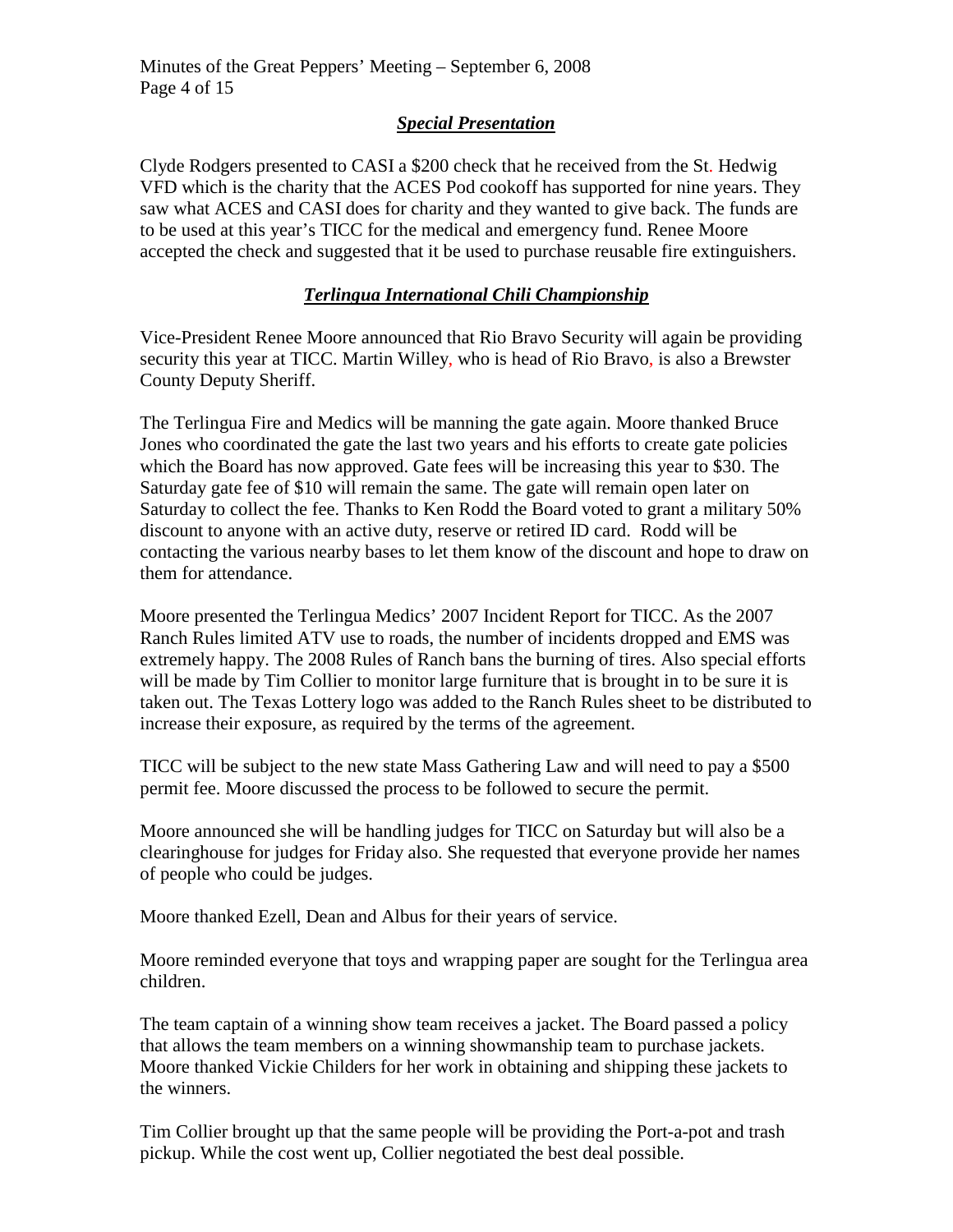Moore announced that Ed Blair, Director Coordinator of the Friday Scholarship events, still needs a Salsa Coordinator.

After two years of running the front gate and developing guidelines, Bruce Jones will not return. Donna Conrad has agreed to step in. Chili cooks are needed to work the gate for brief periods of time. The assignment does not involve collecting money or passing out wristbands but it is to help provide information as needed.

## *Tallymaster*

Tallymaster Bill Pierson reported our year to date numbers:

Moneys raised - \$1,061,144, which is close to last year's amount Cookoffs processed is 503 which is exactly the same as last year Chilis judged -14,111 which is down slightly Cooks qualified – 386 which is up Show teams qualified - 165 There is only one delinquent cookoff outstanding: BC Provincial Open, Canada

Louisiana is moving up to a 9 point state. New Mexico may move up to a 12 point state.

Pierson discussed that the referees have been doing a great job of submitting cookoff results timely, up until a few incidents recently. He discussed the deficiencies and how they were cured. He requested that Priority and Express Mail envelopes be mailed to his home

( 411 Illinois Avenue, Batavia, IL60510-1843 ). It is okay for Large First Class mail to go the CASI PO Box.

Volunteers to help with TICC registration are needed. Please sign up on sheets being passed around the room.

Pierson reminded everyone to check their points on CIS, so they are not surprised later if they are short any points.

Meeting recessed for morning break at 9:56 a.m. Meeting reconvened at 10:20 a.m.

Alan Dean announced that the Chillini Chili Pod was now present.

The road clean up at TICC will be headed up by Scott Johnson of Florida.

Renee Moore announced handicap placards will be available at Registration which will allow them to get through the gate to the stage area. She discussed access by spectators to the stage last year which increased the numbers up at the band and concessions. This year the traffic will be cutoff at midnight. Also, on Saturday no spectator traffic will be allowed access to the stage area until after announcements.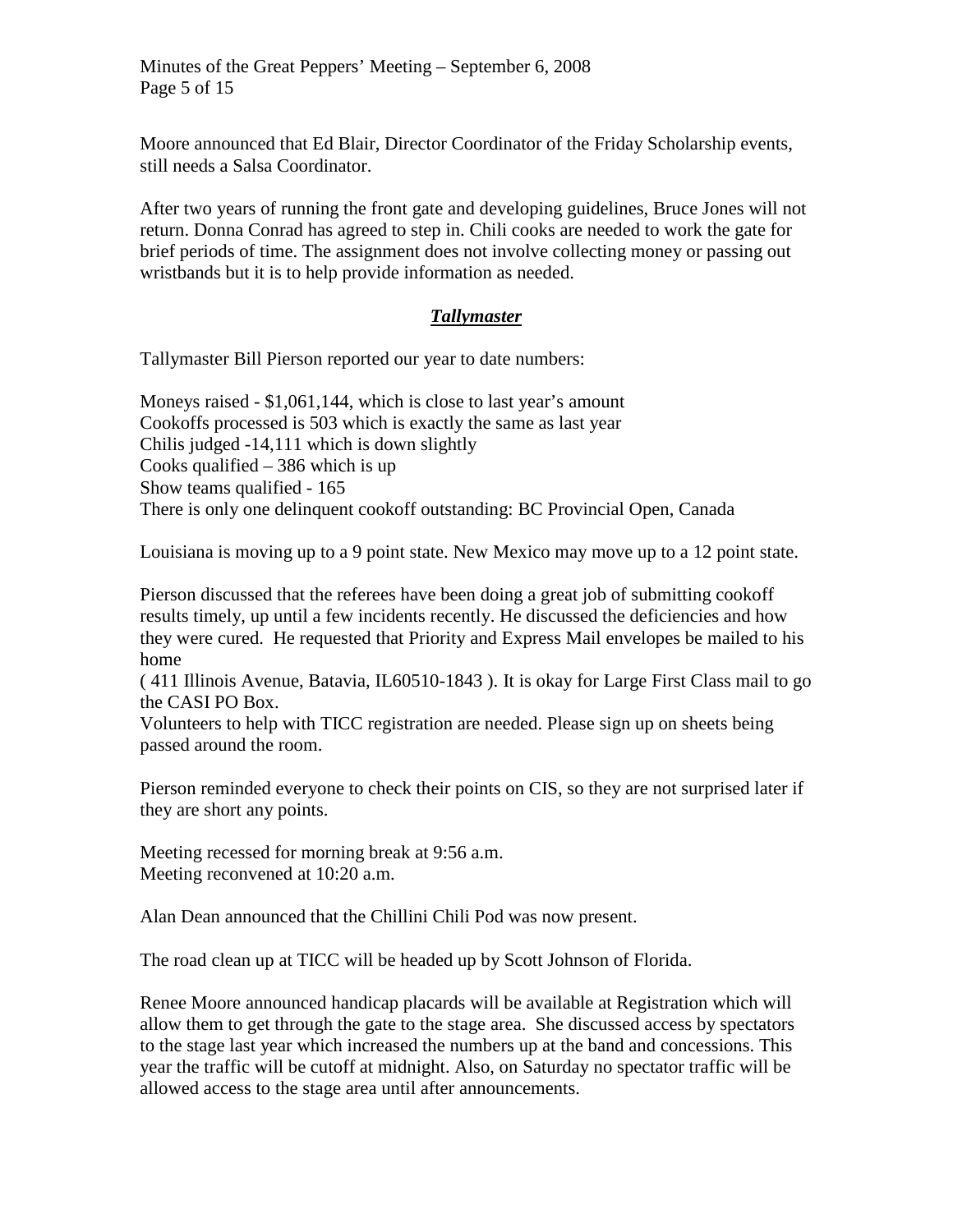# *Membership*

Membership Chairman John Goforth announced the current membership is 1,659 which is larger than it has ever been. Our current members are encouraged to recruit more new members.

- 989 Annual members
- 489 Lifetime members
- 39 Corporate members
- 1,517 Total

There are 277 new members this year. The problem is that we are not retaining our members.

The Board approved a Corporate Member Campaign to conduct from October 1 – December 31. It is similar to one from the past whereby each Pod can request a corporate membership to honor one of their supporters in their own area. Each Pod will be granted the right to purchase a reduced price Corporate Membership at \$75. Details will run in the Trails and on CHN.

An effort is made to keep member information in CIS current. To do so requires the help of members so the information may be kept current. Please contact Joe Price or John Goforth with changes.

## *Sponsorship*

Sponsorship Chairman Jim Ezell discussed the Matching Funds program in support of the Terlingua School. The program was started when Scholarship Day begin. The program approved by the Board had CASI match monies raised by local businesses. These funds would run through CASI and stay in the local community. Through primarily the efforts of Tom and Dorathy Williams, the program has been very successful. CASI has had to cap its matching amount to \$2,000 a year as the community now contributes about \$10,000 annually. Through this program, every graduate of Terlingua High School is recognized at graduation and receives at least some financial aid from CASI toward their future education. This is in addition to the Valedictorian Scholarship CASI provides.

Ezell announced the 2008 TICC sponsors:

EquiMax – Ted Burgess - \$1,000 into the Matching Program Easter Egg Motel /Chisos Mining Company - \$1,000 into the Matching Program

#### Friends of CASI - \$1,000 - \$2,500 donations

Mrs. Renfro's - sponsoring the Salsa competition on Friday with prize plus product Irving Elks Lodge - \$1,000 for many years Glaziers – Randy Rains - long time sponsors who are liquor distributors Mild Bill's – Bill and Tamara Dees - \$1,000 new this year Tequila Rose – by McCormick Distilling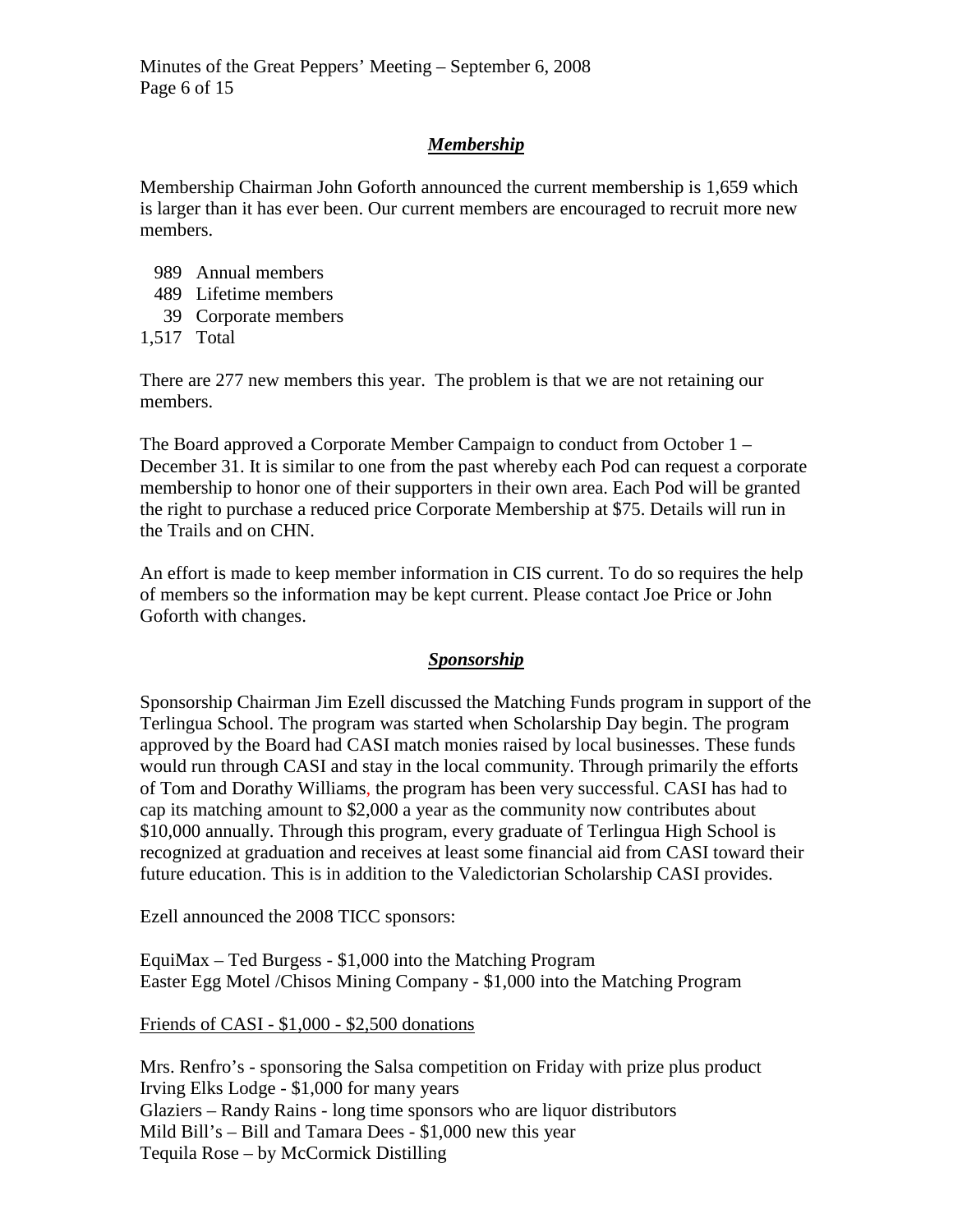Minutes of the Great Peppers' Meeting – September 6, 2008 Page 7 of 15

Tarantula Tequila – by McCormick Distilling Central Payment Corporation – James Espinoza – helped CASI develop a credit card program for TICC Lajitas Resort – Providing 15 \$100 gift certificates for winners and some discounted rooms to sponsors XoChitl – new in 2008 - sponsor of chips for Salsa day and cash Current Business Technologies – Bob and GeorgeAnn Lang - \$1,000 per year for next 5 years, active Hewlett Packard dealers

#### Silver Sponsor - \$5,000 a year

Permian Distributing – Midland – recently acquired by KegOne of Houston HEB – Donna Conrad and Diane Stimson Tyson – furnishing wings for Hot Wings contest Capital One - \$1,000 this year, but \$10,000 over the past 12 months Texas Lottery - \$3,000 this year plus premium items Robert Schrade - \$5,000 of material donations Monosite - \$6,000 for their support via cell tower site

#### Gold Sponsors - \$10,000 a year

L&F - \$5,000 cash plus – formerly Desert Eagle Woodbridge - \$10,000 cash and product, goody bags and other Jim & Shirley Stateczny - \$10,000 in services for CASI computer support Bruce Foods - \$20,000 a year, including being in the  $3<sup>rd</sup>$  year of their Legacy sponsorship, including providing the \$1,500 prize money for both Beans and Hot Wings; provide cash plus products and support many cookoffs Ancira –  $12^{th}$  year of sponsorship - \$7,500 cash plus \$2,500 in support of various cookoffs

#### Legacy Sponsorships - commitment for \$25,000 over 5 years

Bruce Foods – the judging pavilion is the Mexene Pavilion Ancira – the hospitality pavilion is the Ancira Pavilion

Ezell stated that when he took over sponsorship, CASI had 2 sponsors and in 2008 we will have 23 sponsors this year. He expounded on the commitment of these sponsors, not only as to what they directly contribute, but also how they attend TICC at a significant additional cost.

Jim Ezell discussed the CASI Poster Competition. The winning design was by Holly McFarland of Tyler, Texas. The poster was presented. Ezell explained about the two posters, one being the traditional poster and the second an informational poster.

## *Terlingua Trails*

*Terlingua Trails* Editor Bucky Seelig thanked the people who have submitted articles and photos this past year, as it helps keep the *Trails* interesting.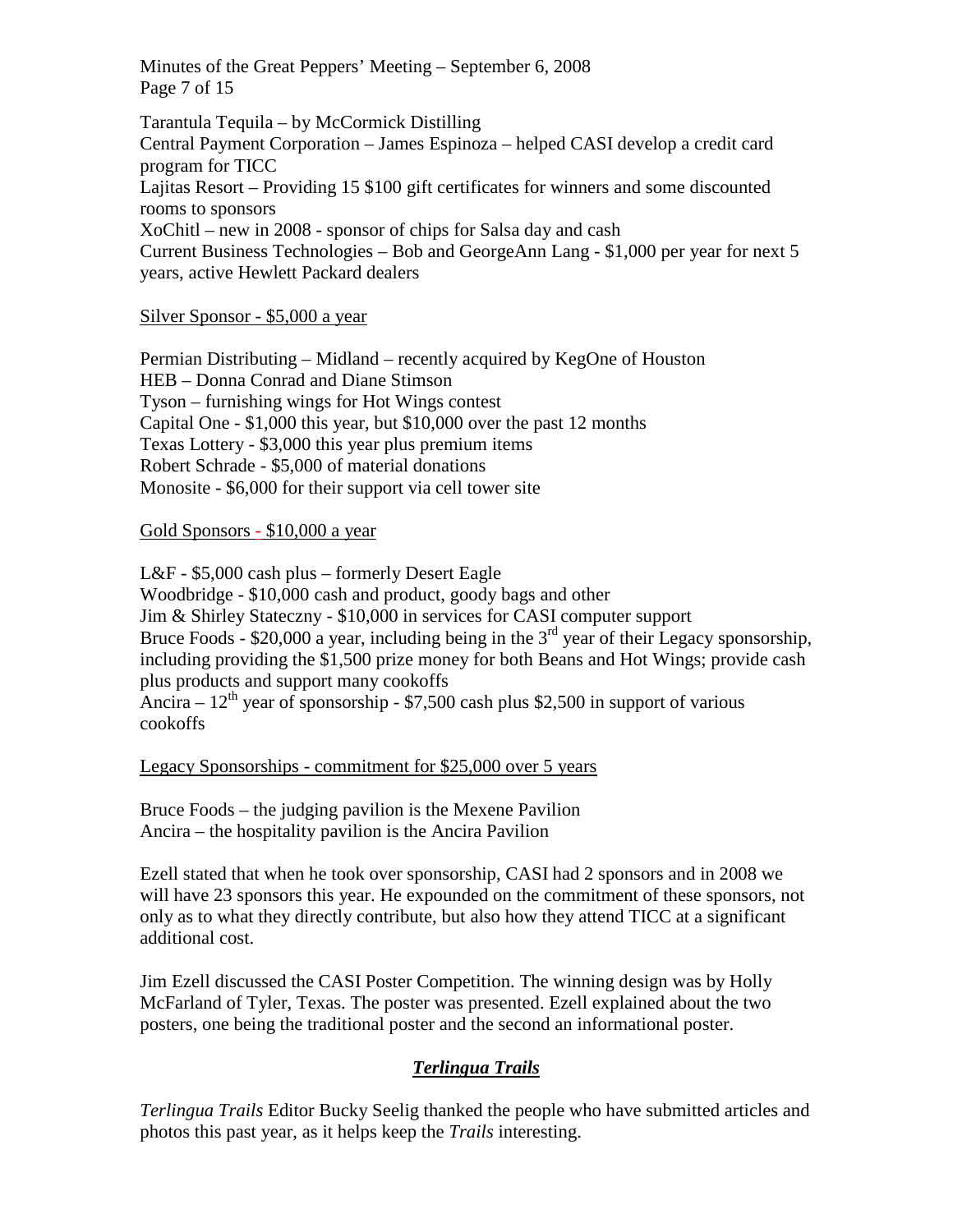Minutes of the Great Peppers' Meeting – September 6, 2008 Page 8 of 15

Seelig talked about the problems he has had with the [Terlinguatrails@chili.org](mailto:Terlinguatrails@chili.org) email address. Due to these problems, he requested that any communications be sent to both his CASI and personal email addresses. His personal address is [dseelig@beecreek.net](mailto:dseelig@beecreek.net) 

The October issue of the *Trails* will be a special TICC issue similar to last year's.

# *Upcomings*

Upcomings Director Dorathy Williams thanked all the Pods for their efforts in putting on cookoffs. Williams stated that she has entered 700 cookoffs since last September, including into the next chili year. A list of all cookoffs is available; contact Dorathy and she will print a copy for you.

Included in future packets will be a financial page which provides guidelines as to how to deal with charity money. This form came about because a cookoff advertised the money to go to a charity and the charity never received it.

Williams encouraged members to come by the concession stand this year at TICC. With the help of Susie Shaw and Pat Krenek there are many good items to purchase. Help was sought to help fold the t-shirts on Wednesday.

Williams encouraged participants in the Halloween Contest where one is allowed to receive cash prizes.

## *Public Relations*

Public Relations Chairman Ken Rodd stated that the year for public relations starts right after the announcement of the TICC winner. Last year the press release was sent right from TICC to several major news organizations.

Rodd discussed the public relations value of Debbie Ashman, a new cook, winning TICC. This proved to be a big hit with other new cooks at cookoffs throughout the year.

A copy of the 2008 TICC News Release was passed out and Rodd requested that people take them to local newspapers.

The 50% discount for the military active, reserve and retired was reiterated. Press releases will be distributed to towns where there are bases in the Southwest. The radio spot announcement made by Boomer was also discussed. Throughout the year information was provided to a number of magazines. One of the best PR points for CASI is our Scholarship Program.

# *CASI Scholarships*

With the untimely passing of Scholarship Chairman Hut Brown, Alan Dean was assigned the job of Interim Scholarship Chairman. As a part of the work, Dean commenced to study the workings of the program in depth.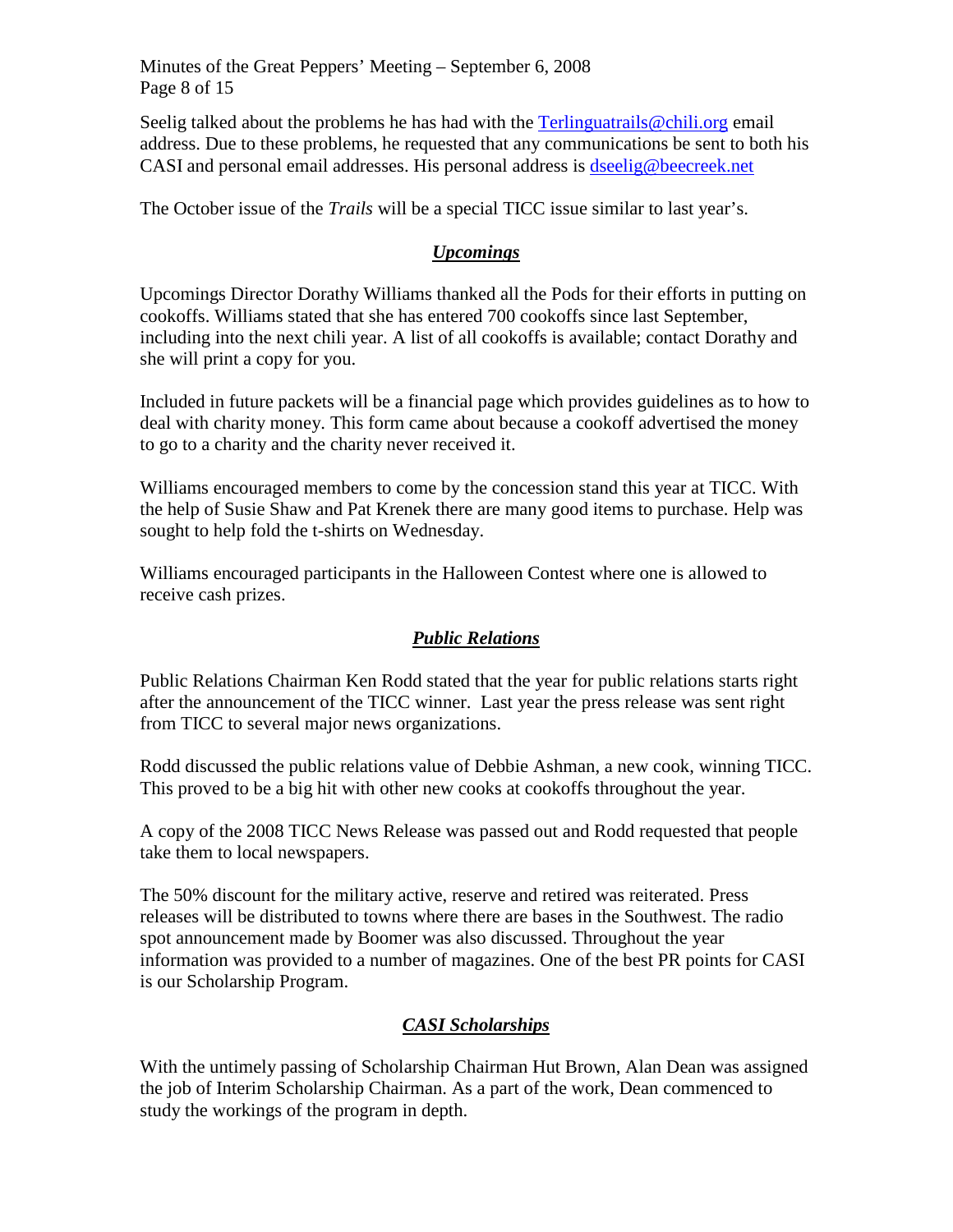Minutes of the Great Peppers' Meeting – September 6, 2008 Page 9 of 15

When the Scholarship Program was created, it was after two or three years of CASI searching for a way to make a bigger impact and to raise our profile as a charitable organization. At the 2000 Great Peppers' Meeting, Elton Homesley made a motion to establish a National Scholarship Program and it was to be funded through the Friday Scholarship Day activities. It passed and through discussion from the floor, Hut Brown agreed to serve as chairperson. A committee was established to evaluate the applications. It was decided that the scholarships would be \$1,000 per year for 4 years. There was initial discussion that eligible candidates would have to submit their applications through local pods, but Hut said it should be open to all students nationwide.

Several principles were developed through discussion at Great Peppers' Meetings and through pronouncements by Hut Brown. Scholarships should be open to all students nationwide, the program should be operated outside of the Board of Directors, the program awards scholarships of \$1,000 per year for 4 years and Hut Brown would not allow the members of the committee to meet and talk about the selection process. Dean perceived that Brown wanted the process to be like chili judging in that he did not want the committee members to confer but to bring their own independent criteria to the table.

Students from around the country have until the end of January to submit their applications. The committee chair receives the applications and makes many copies to prepare a package to go out to the committee members. There were about 170 applications and a total of 800 pages for each person to review. The members ranked the top 10 candidates and sent back ranked lists. The coordinator takes those lists and tabulates them. The list in ranked order is then taken to the Board and the Board decides how many scholarships can be awarded. The recipients must then submit school information so the CASI Treasurer can disperse the money.

CASI gets two major benefits from this program: the knowledge of helping so many deserving students with their education and also the public relations benefit it brings us.

At this time, the program is facing some challenges. While the program had a wonderful leader in Hut Brown, so many of the operations were in his mind and now how it should work is only based on anecdotes. There is also the challenge that it involves a lot of money and there needs to be some accountability back to CASI each year. There also needs to be accountability from the recipients back to CASI.

## *Memorial Board*

Renee Moore provided a current copy of the Memorial Board list and all were asked to review it. This year, the Memorial Board will be lit. At the Memorial Service, there will be a sound system and hopefully Carol Knight will have a candlelight memorial ceremony as in past years.

In addition to the Memorial Board listing, information on those passing will be incorporated into an archive report on CIS to include the name, chili name and accomplishments. Help is needed to gather information.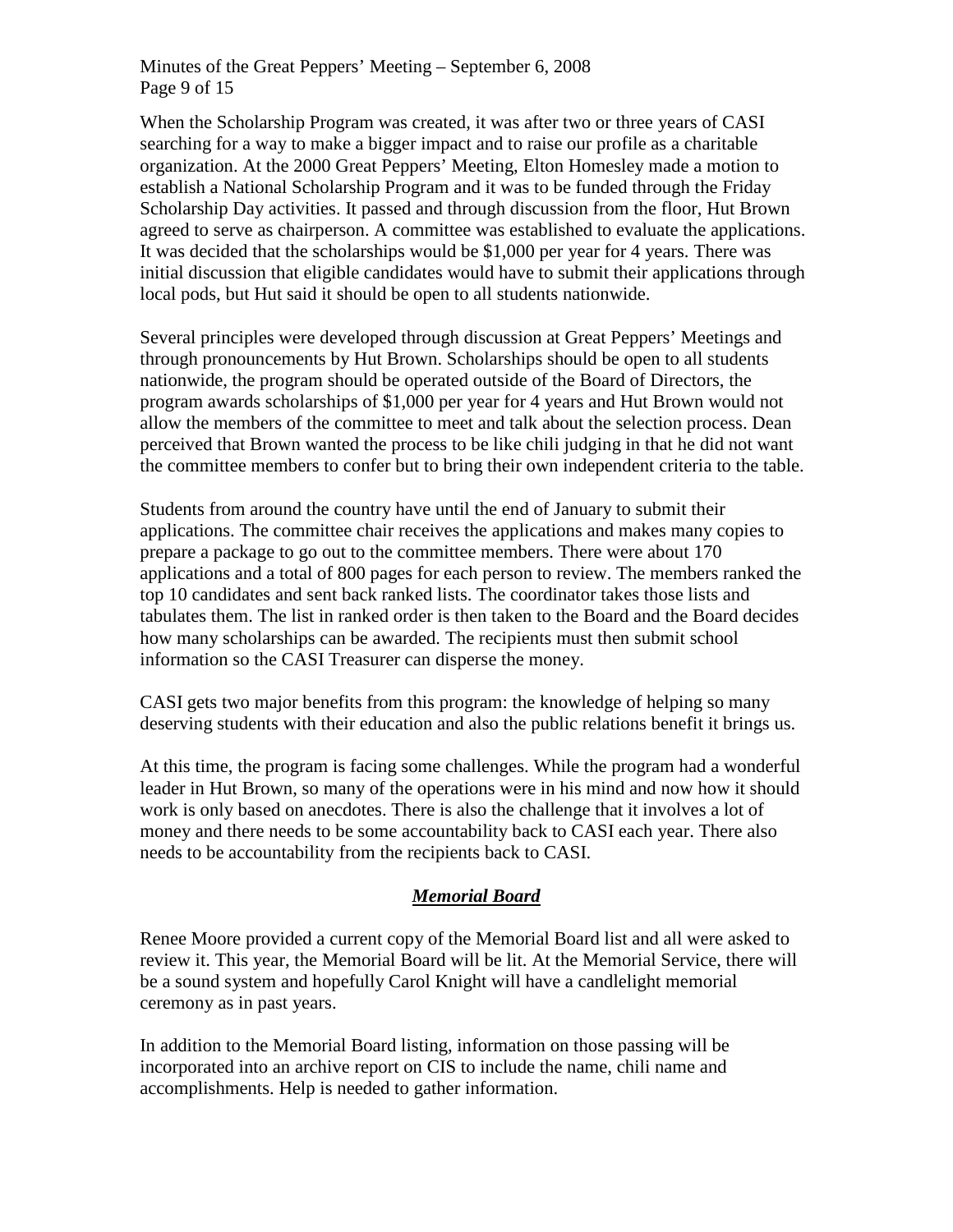Minutes of the Great Peppers' Meeting – September 6, 2008 Page 10 of 15

#### *Financials*

Treasurer Garnier Albus announced the 2007 contributions made by CASI:

| Terlingua Schools               | \$2,000  |
|---------------------------------|----------|
| <b>Terlingua Matching Funds</b> | \$2,000  |
| Terlingua Fire Dept/EMS         | \$7,000  |
| Sul Ross Rodeo Club             | \$2,000  |
| <b>Brewster County</b>          | \$2,000  |
| <b>National Scholarships</b>    | \$29,500 |
| Total                           | \$44,500 |

Jim Stateczny discussed the process whereby he audits the treasurer. They meet quarterly and in the end, everything is reconciled. He complimented Garnier Albus on the good job he has done. Stateczny said that today the money is pretty well under control.

## *Report of the Executive Director*

Executive Director Alan Dean for the last time thanked everyone on the Board and those who served on the Board during his six years, including Mel FitzHenry and Jim Ezell as the CASI Presidents.

Dean related the background as to a cookoff promoter who ran the cookoff proceeds through her personal account and due to numerous questions by people in the community as to whether the proceeds went to a charity, she may be investigated by the local District Attorney in that county. As the cookoff was CASI sanctioned, the good name of CASI was damaged. In response to this kind of situation, a page of Financial Guidelines was developed to be included in each package sent to chili promoters.

The Board approved the purchase of two insurance policies to cover holes in our coverage regarding contractors and volunteers.

The Regional Open Committee, consisting of Bill Pierson, Bob Looney, Jeff Netser, Richard Knight, Chip Welsh, Roger Foltz, Vicki Childers, Guy Smith and Bruce Jones, was thanked for their work on drafting revisions to the Rules regarding Regional Open cookoffs.

Dean announced the new committee structure for CASI which was approved as a Bylaws change at yesterday's Board Meeting. He stated that beyond the specific assignments such as Upcomings or *Terlingua Trails*, that Directors have obligations beyond that to CASI and the cooks. In his work on the structure revision, Dean came across an excellent Board Responsibilities document which he personalized for CASI and read, as follows:

The CASI Board of Directors has the responsibilities to:

- direct CASI in the best interest of its members,
- protect the interests of the CASI members,
- respect the members by listening, communicating and understanding their interests,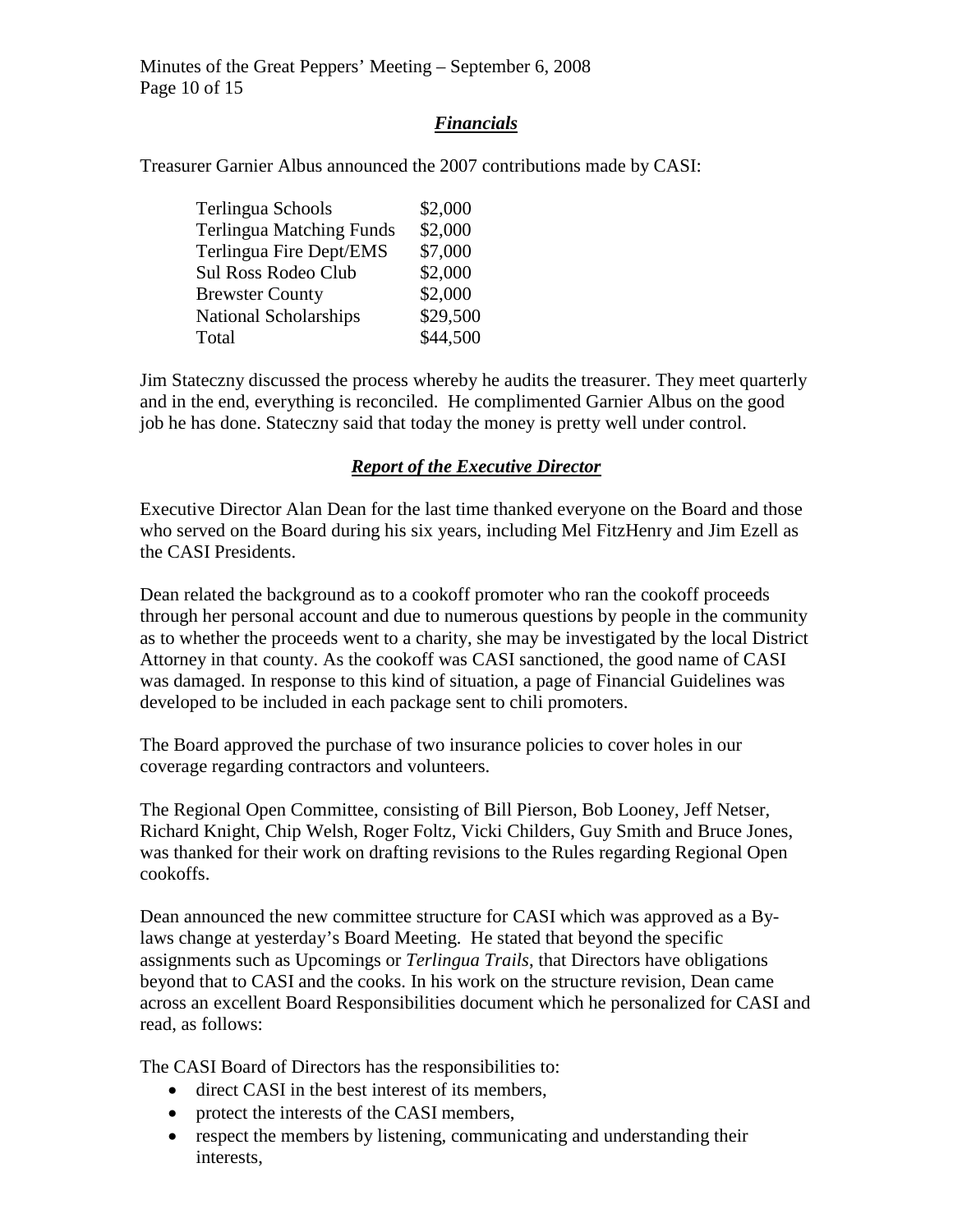Minutes of the Great Peppers' Meeting – September 6, 2008 Page 11 of 15

- reflect on CASI's performance as an organization,
- select talented people to lead the organization in the implementation of jobs and initiatives,
- expect top performance from each director
- inspect the officers' performance.

In addition to these obligations, there are numerous jobs that need to be carried out effectively for the welfare of CASI ranging from the daily mechanics of CASI, longrange planning, financial and marketing. The Board has established a set of committees to utilize the talents of both Directors and At-large Members to supervise and execute these tasks.

The following committees were established:

**Executive Committee** – It will include the CASI officers and Executive Director and will address leadership and general administrative issues

**Finance Committee –** It will assure the financial well-being of CASI, adjust the budget models, insure financial accountability and oversee the actions of the Treasurer

**Governance Committee –** It will govern the relationship of CASI to its members, make sure CASI's actions are transparent and accountable, assure members a fair return for their participation and secure and motivate leadership on the Board of Directors and at the Pod level.

**Public Relations Committee –** It will oversee the marketing of CASI to the public and to prospective sponsors and control the image, positioning and message of CASI as it is communicated.

**Events Committee –** It will be responsible for general oversight and articulation with CASI's major events: TICC, Regional and State Opens. The Events Committee will be the first point of contact for prospective new opens and will help existing Opens to achieve success.

Each committee, excluding the Executive Committee, will consist of two Directors and will need at-large members to serve.

# **CALL FOR UNFINISHED BUSINESS**

None.

# **Great Pepper of the Year**

Ballots were distributed for Great Pepper of the Year to be completed during the lunch break. The winner will again be announced at TICC.

Meeting recessed for lunch at 11:30 a.m. Meeting reconvened at 1:04 p.m.

## **CALL FOR NEW BUSINESS**

**Rules Changes -** Alan Dean announced the first order of new business will be Rules change proposals.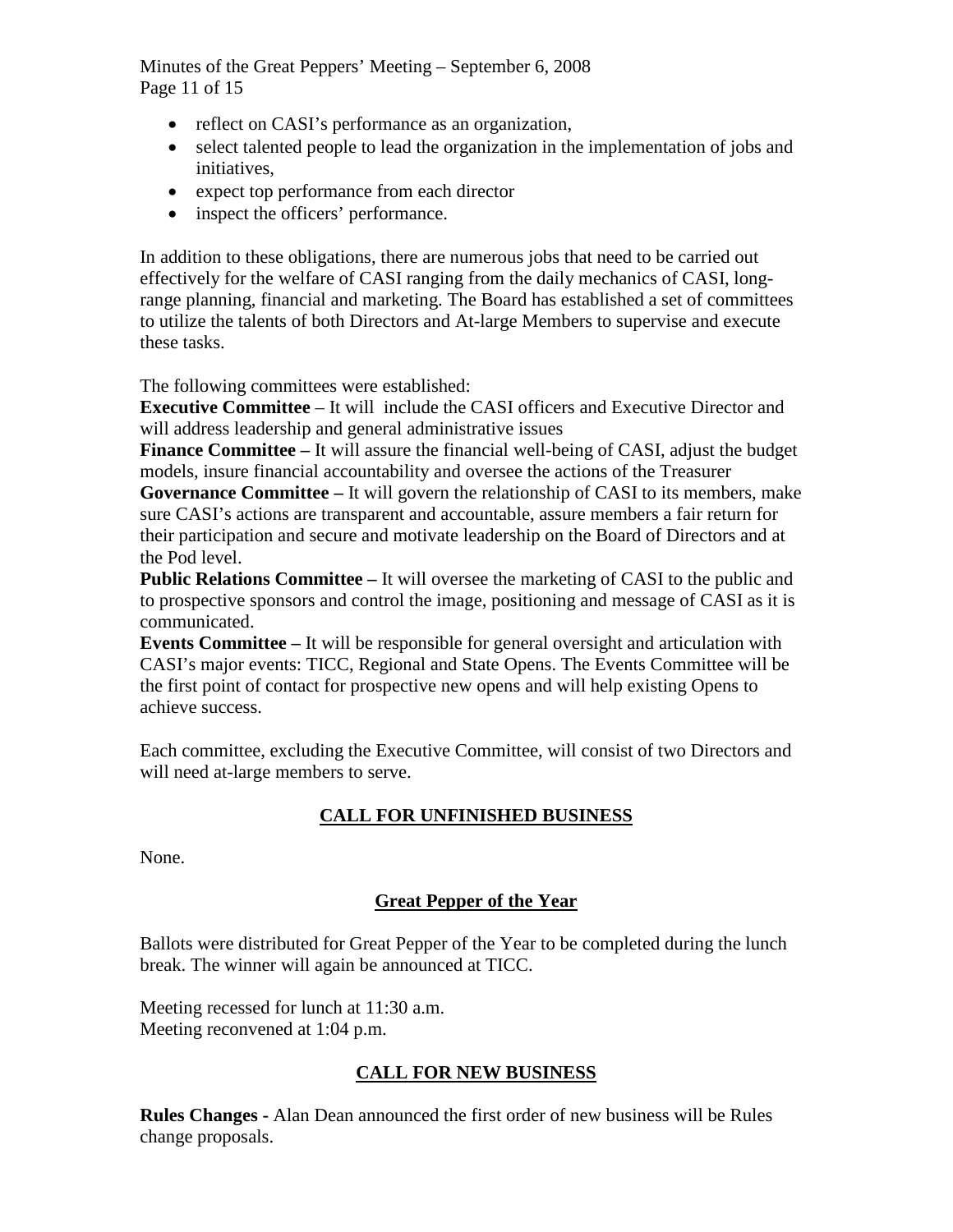Minutes of the Great Peppers' Meeting – September 6, 2008 Page 12 of 15

The items voted upon are found in Addendum B

**Scholarship Program** – Alan Dean discussed how the Program is currently in limbo and needs action by the Great Peppers so it can move forward.

**MOTION** by Tim Collier that the Board appoints the Scholarship Chairperson. The motion was duly seconded. Open discussion ensued.

**AMENDEMENT** by Richard Knight that the Interim Chair Director for the Scholarship Program maintains the Program until the Board appoints a permanent Director. The amendment was duly seconded.

 *Amendment: Passed Motion as amended: Passed*

**MOTION** by Richard Knight that all ballots must contain the same number of votes as the number of Board vacancies; any ballot not containing a full vote will not be considered a valid vote and will be disqualified as to the vote count. The motion was duly seconded. Open discussion ensued.

*Motion as amended: Passed*

**Waiver Requests –** Alan Dean asked for any waiver requests.

**MOTION** by Carol Knight GP of the Heart of Tennessee Pod asked for a waiver to make Tennessee a 12-point state. The motion was duly seconded.

 *Motion: Passed* 

#### *Site Selections*

**Regional Opens** - Alan Dean called for Site Selection requests for Regional Opens.

**MOTION** by Roland Regeon that Chili Appreciation Society of Arizona host the 4-Corners Regional on July 18, 2009 in Overgaard, Arizona. The motion was duly seconded.

 *Motion: Passed* 

**MOTION** by Steve Lopez that the Tall in Texas Pod host the Tri-State Open on January 10, 2009 in Amarillo, Texas. The motion was duly seconded.

 *Motion: Passed* 

**MOTION** by Mel FitzHenry that the North of the Brazos Pod host the Southwest Open on May 23 - 24, 2009 in Devalle, Oklahoma. The motion was duly seconded.

 *Motion: Passed*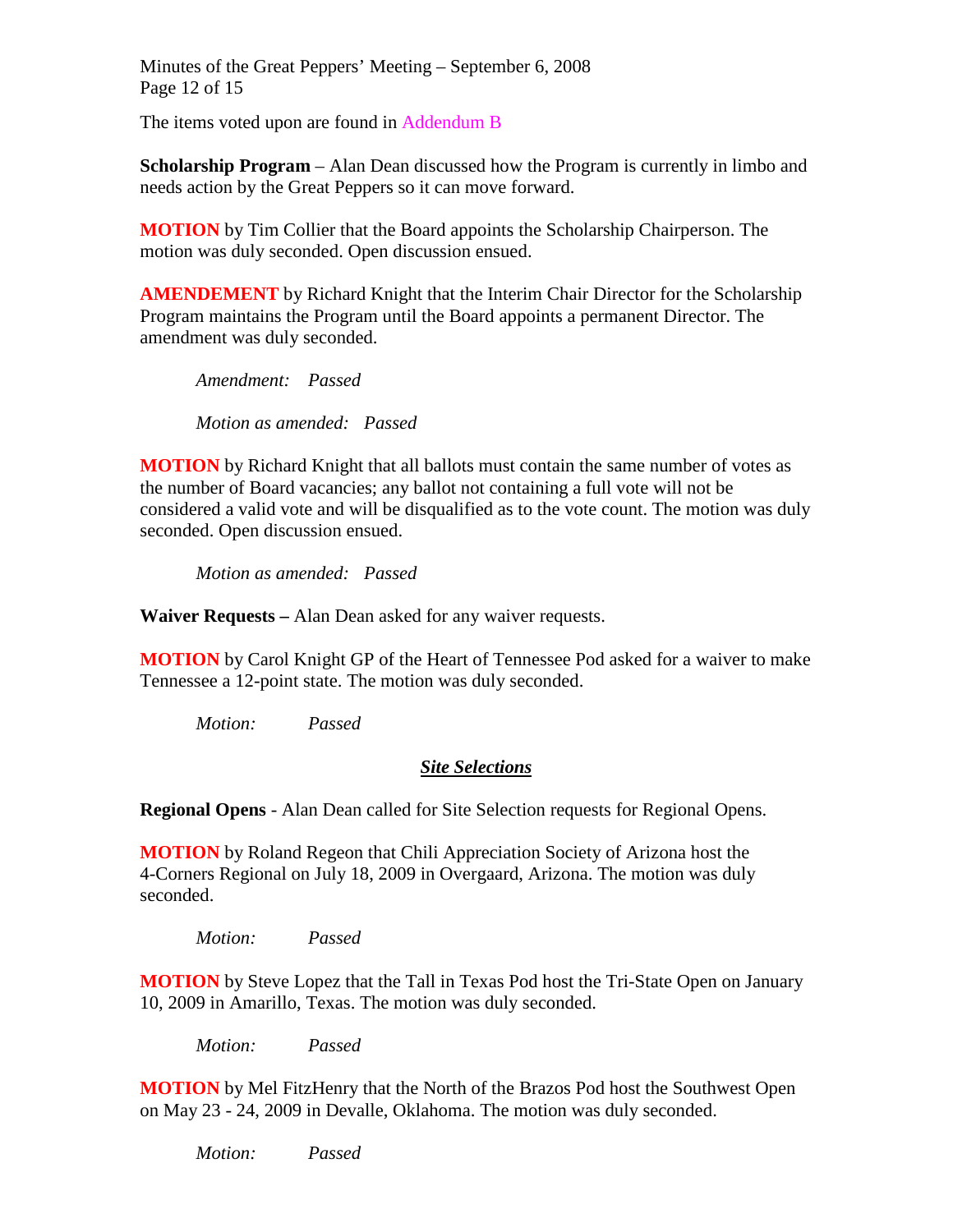Minutes of the Great Peppers' Meeting – September 6, 2008 Page 13 of 15

**MOTION** by Guy Smith that the Belch Pod host the Mid-South Regional in Ft. Smith, Arkansas on June 20, 2009. The motion was duly seconded.

*Motion: Passed*

**MOTION** by Gary Christensen that the Iowa Chili Pod host the Three-I Regional in Eastern Iowa; due to the flooding the location and date to be determined. The motion was duly seconded.

*Motion: Passed*

Request by **Mike Williams** of the Piedmont Pepper Pod for the Maryland and North Carolina Pods to host a new regional open. Dean stated that under the new Regional Open Rule, the request should be submitted to the Board to be forwarded to the new Events Committee.

Meeting recessed for a break at 1:55 p.m. Meeting reconvened at 2:20 p.m.

**MOTION** by Lee Kroencke that the Mo-Kan Pod host the Mid-West Regional on October 18, 2009 in Lenexa, Kansas. The motion was duly seconded.

*Motion: Passed*

#### *Great Peppers' Meetings*

Alan Dean called for Site Selection requests for Great Peppers' Meetings.

**MOTION** by Patsy Childress that the Black Gold Pod host the 2009 Great Peppers' Meeting on September 12, 2009 in Midland, Texas. The motion was duly seconded.

*Motion: Passed* 

**MOTION** by Donna Conrad to host the 2010 Great Peppers' Meeting in Belton, Texas. The motion was duly seconded.

*Motion: Passed* 

**MOTION** by Larry Burruss, Purgatory Creek Pod, to request to host a new type of cookoff – a National Open - to be all encompassing of the United States. Further, as this type of cookoff is not in the Rule Book, a waiver is requested until it can be added to the Rule Book next year. The motion was duly seconded. Open discussion ensued.

*Motion: Passed* 

Site selection for this cookoff is to be handled through the Board and the new Events Committee.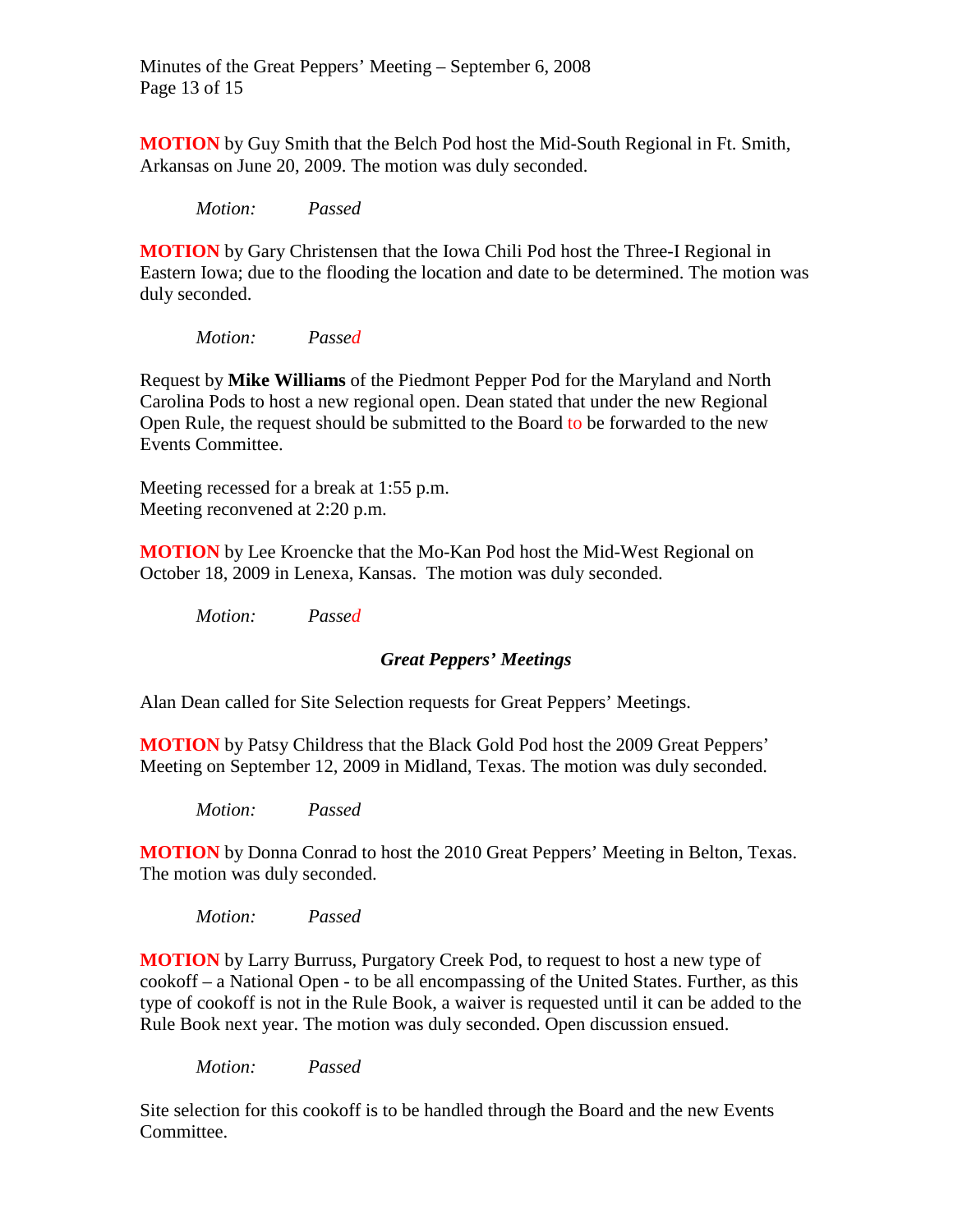Minutes of the Great Peppers' Meeting – September 6, 2008 Page 14 of 15

#### **ELECTION OF DIRECTORS**

Alan Dean announced the results of the election.

For the 2008/2009 CASI year, the following Directors were elected:

Executive Director – Janice Miller

The following are elected to 3 year terms: Renee Moore 72 Dorathy Williams 60

The following are elected to 2 year terms: Bo Prewitt 55 Roger Foltz 35

Others receiving votes are: Preston Nickle 33 Bud Barrick 32 Don Hoy 9

Dean announced the formal part of the meeting will recess while the Board of Directors convene to elect the officers.

Meeting recessed at 2:31 p.m.

Meeting reconvened at 2:58 p.m.

Alan Dean announced the following officers: President – Renee Moore Vice President – Bill Pierson Secretary – Roger Foltz Treasurer – Ed Blair

Dean announced the populating of the new committees: Finance Committee – Ed Blair & John Goforth Events Committee – Bill Pierson, Dorathy Williams & Janice Miller Governance Committee – Bucky Seelig & Tim Collier Public Relations Committee – Ken Rodd, Bo Prewitt & Roger Foltz

As is tradition, Alan Dean presented to Janice Miller a copy of Roberts Rules of Order.

## **CALL FOR NEXT REGULARLY SCHEDULED MEETING**

Vickie Childers presented the Great Peppers' Meeting banner to Patsy Childress of Midland, Texas, representing the 2009 Great Peppers' Meeting Committee.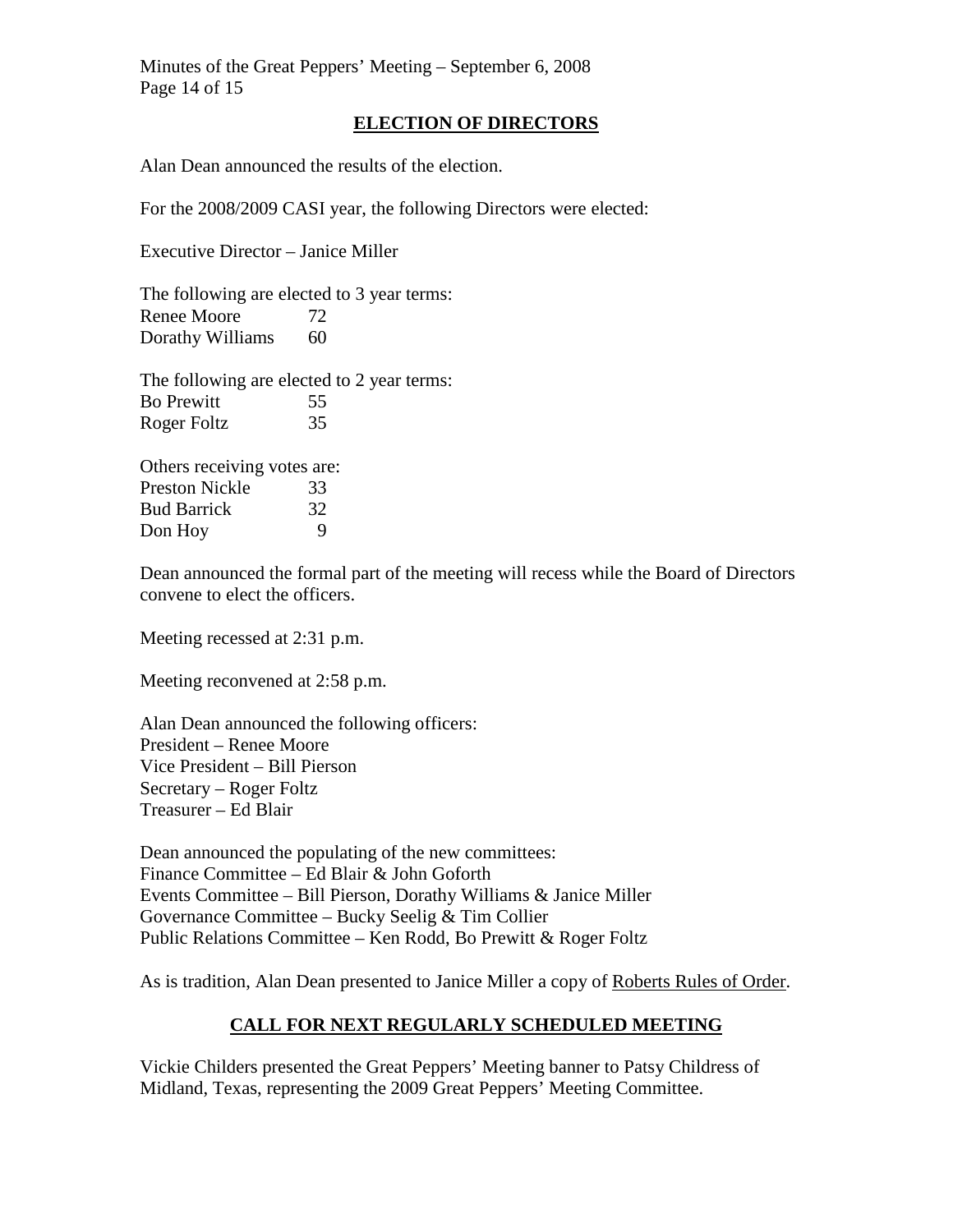Minutes of the Great Peppers' Meeting – September 6, 2008 Page 15 of 15

There being no further business to come before the meeting, **MOTION** by Garnier Albus to adjourn the meeting. The motion was duly seconded. There being no objections, the motion passed and the meeting adjourned.

\_\_\_\_\_\_\_\_\_\_\_\_\_\_\_\_\_\_\_\_\_\_\_\_\_\_\_\_\_\_\_\_\_\_\_\_\_ \_\_\_\_\_\_\_\_\_\_\_\_\_\_\_\_\_\_\_\_\_\_\_\_\_\_\_\_\_\_

**Jim Ezell, President Ed Blair, Secretary**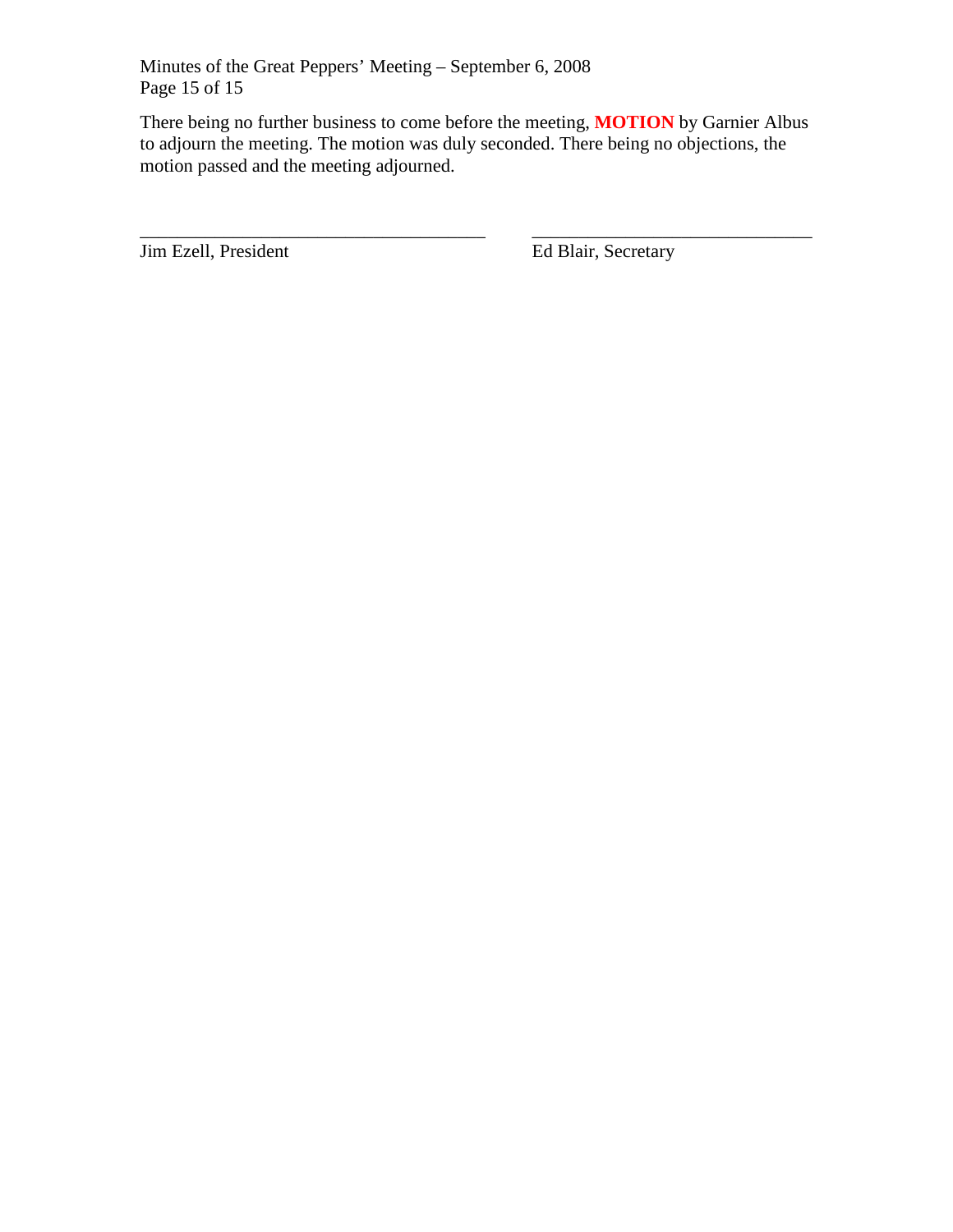| Yes                     | N <sub>0</sub> | Pods                                    |              | <b>Comments</b>          |
|-------------------------|----------------|-----------------------------------------|--------------|--------------------------|
| $\boxtimes$             |                | <b>ACES POD</b>                         |              |                          |
| $\overline{\mathbb{Z}}$ |                | <b>ALAMO AREA POD</b>                   |              |                          |
| $\boxtimes$             |                | <b>ALPINE CHILI SOCIETY</b>             |              |                          |
| $\boxtimes$             |                | <b>ARKANSAS SOCIAL SOCIETY</b>          |              |                          |
| $\boxtimes$             |                | <b>BLACK GOLD POD</b>                   |              |                          |
| $\boxtimes$             |                | <b>BLACK SHEEP POD</b>                  |              |                          |
| $\overline{\boxtimes}$  |                | <b>BORDERLINE CHILIHEADS POD</b>        | <b>BELCH</b> |                          |
| $\boxtimes$             |                | <b>CAPITAL POD</b>                      |              |                          |
|                         | $\times$       | <b>CASINOVA</b>                         |              | No representative        |
| $\boxtimes$             |                | <b>CAP-CASI</b>                         |              |                          |
| $\boxtimes$             |                | <b>CENTRAL TEXAS POD</b>                |              |                          |
| $\boxtimes$             |                | <b>CHILI APPRECIATION SOCIETY OF AZ</b> |              |                          |
| $\boxtimes$             |                | <b>CHILIHEADS OF ARIZONA</b>            |              |                          |
| $\boxtimes$             |                | <b>CHILI HAWG POD</b>                   |              |                          |
| $\overline{\boxtimes}$  |                | <b>CHILLINI CHILI POD</b>               |              |                          |
| $\boxtimes$             |                | <b>CHOPPS</b>                           |              |                          |
| $\boxtimes$             |                | <b>CLASSIC CASI</b>                     |              |                          |
| $\boxtimes$             |                | <b>COLORADO CHILI POD</b>               |              |                          |
| $\boxtimes$             |                | <b>CONCHO VALLEY POD</b>                |              |                          |
| $\overline{\mathbb{X}}$ |                | <b>COWTOWN POD</b>                      |              |                          |
| $\boxtimes$             |                | <b>DALLAS AREA METROPLEX</b>            | <b>DAM</b>   |                          |
| $\boxtimes$             |                | <b>DESERT BREEZE POD</b>                |              |                          |
| $\boxtimes$             |                | <b>EAST TEXAS CHILI POD</b>             |              |                          |
| $\boxtimes$             |                | <b>EMPIRE STATE POD</b>                 |              |                          |
| $\times$                |                | <b>GREEN COUNTRY CHILI POD</b>          |              |                          |
| $\boxtimes$             |                | <b>HEART OF TENNESSEE POD</b>           | <b>HOT</b>   |                          |
| $\times$                |                | <b>HIGH DESERT POD</b>                  |              |                          |
| $\times$                |                | <b>HIGHLAND LAKES POD</b>               |              |                          |
| $\boxtimes$             |                | <b>HOOCH POD</b>                        |              |                          |
| $\overline{\nabla}$     |                | <b>HOUSTON POD</b>                      |              |                          |
| $\boxtimes$             |                | <b>INDIANA PEPPER POD</b>               |              |                          |
|                         |                | <b>IOWA CHILI POD</b>                   |              |                          |
|                         |                | <b>KEYSTONE STATE POD</b>               |              |                          |
|                         | $\times$       | <b>LA CASI LOUISIANNE</b>               |              | Not eligible for seating |
| $\boxtimes$             |                | <b>MASON DIXON POD</b>                  |              |                          |
|                         |                | <b>MO-KAN POD</b>                       |              |                          |
| K<br>K                  |                | <b>NEW MEXICO CHILI SOCIETY</b>         |              |                          |
|                         |                | <b>NORTH OF THE BRAZOS POD</b>          | <b>NOB</b>   |                          |
|                         |                | <b>NORTH OF WACO POD</b>                | <b>NOW</b>   |                          |
|                         | $\times$       | <b>OLD DOMINION POD</b>                 |              | Not eligible for seating |
|                         | $\times$       | <b>PACIFIC POD</b>                      |              | No representative        |
| $\boxtimes$             |                | <b>PASADENA POD</b>                     |              |                          |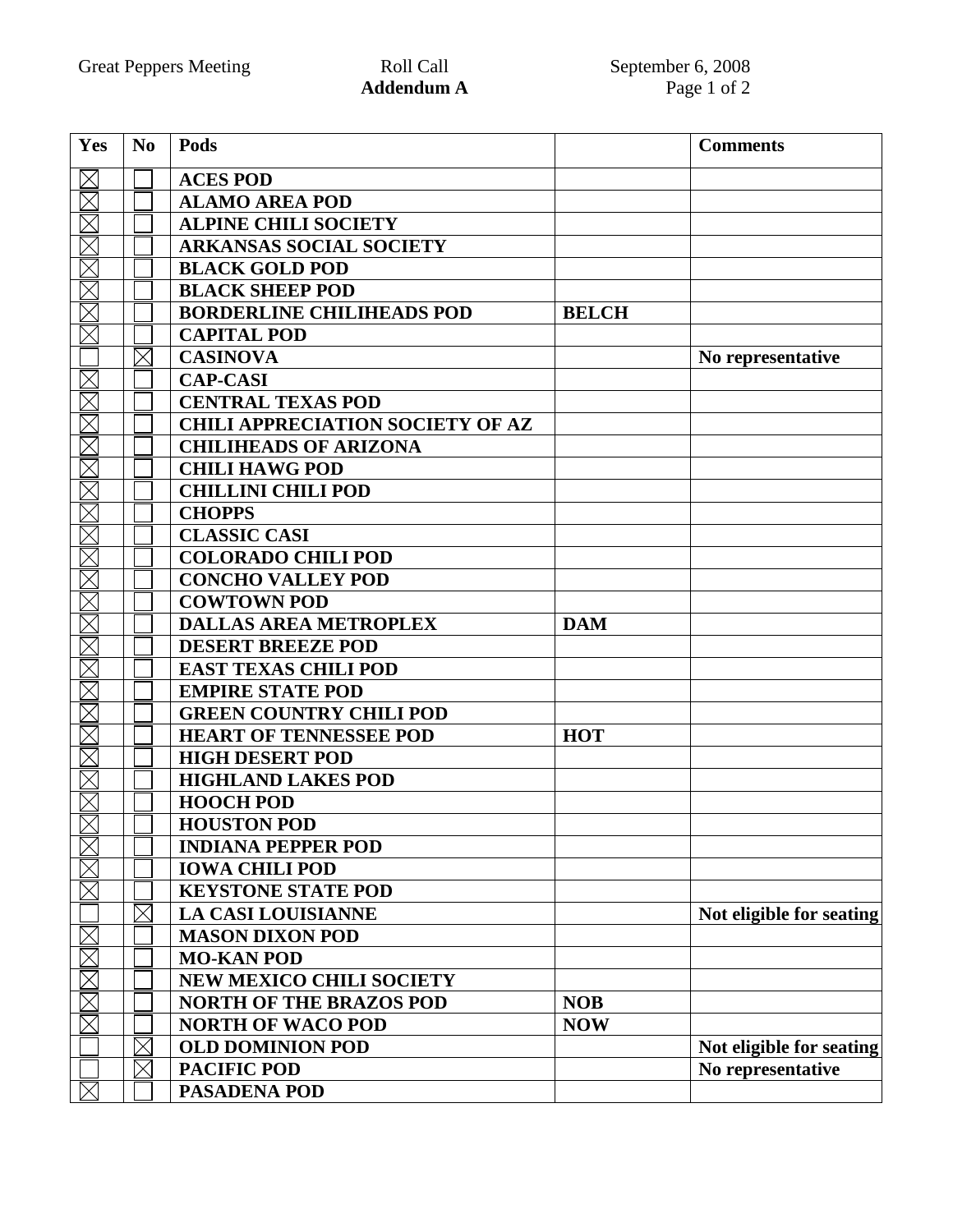| Yes                                | N <sub>0</sub> | Pods                                |                 | <b>Comments</b>          |
|------------------------------------|----------------|-------------------------------------|-----------------|--------------------------|
| $\boxtimes$                        |                | PEPE'S POD                          |                 |                          |
| $\overline{\boxtimes}$             |                | PIEDMONT PEPPER POD                 |                 |                          |
| $\overline{\boxtimes}$             |                | PINEY WOODS POD                     |                 |                          |
| $\boxtimes$                        |                | <b>POD OF THE PASS</b>              |                 |                          |
| $\overline{\boxtimes}$             |                | POD ON THE PEDERNALES               |                 |                          |
| K                                  |                | <b>POD ON THE RIVER</b>             | <b>POR</b>      |                          |
|                                    |                | <b>PUGET POD</b>                    |                 |                          |
| $\overline{\boxtimes}$             |                | PURGATORY CREEK POD                 |                 |                          |
| $\boxtimes$                        |                | <b>RED RIVER VALLEY POD</b>         |                 |                          |
| $\overline{\boxtimes}$             |                | <b>ROSE CITY POD</b>                |                 |                          |
| $\boxtimes$                        |                | <b>RUIDOSO CHILI SOCIETY</b>        |                 |                          |
|                                    |                | <b>SAN ANGELO COOKERS ASSN</b>      | <b>SACA</b>     |                          |
| KK                                 |                | <b>SAN ANTONIO POD</b>              | <b>SAP-CASI</b> |                          |
| $\overline{\mathbb{X}}$            |                | <b>SOTOL POD</b>                    |                 |                          |
| $\overline{\boxtimes}$             |                | <b>SPACE CITY POD</b>               |                 |                          |
| $\overline{\boxtimes}$             |                | <b>SPICE UP CALIFORNIA POD</b>      |                 |                          |
| $\overline{\boxtimes}$             |                | <b>STATE OF ALABAMA POD</b>         | <b>SOAP</b>     |                          |
| $\overline{\boxtimes}$             |                | <b>STATE OF TEXAS POD</b>           | <b>SOT</b>      |                          |
| $\overline{\boxtimes}$             |                | <b>SUNSHINE STATE POD</b>           |                 |                          |
| $\overline{\boxtimes}$             |                | <b>TALL IN TEXAS POD</b>            |                 |                          |
| $\overline{\boxtimes}$             |                | <b>TEXAS HILL COUNTRY POD</b>       |                 |                          |
| $\boxtimes$                        |                | THOUSAND TRAILS-LAKE TAWAKONI       |                 |                          |
| $\overline{\boxtimes}$             |                | <b>THOUSAND TRAILS-LAKE WHITNEY</b> |                 |                          |
| $\overline{\overline{\mathbb{X}}}$ |                | <b>TOP OF TEXAS POD</b>             |                 |                          |
| $\boxtimes$                        |                | <b>VASA</b>                         |                 |                          |
| $\times$                           |                | <b>VIRGIN POD</b>                   |                 |                          |
|                                    | $\boxtimes$    | YAVAPAI CHILI SOCIETY               |                 | Not eligible for seating |
|                                    |                |                                     |                 |                          |
|                                    |                | <b>New Pods seeded</b>              |                 |                          |
| $\boxtimes$                        |                | <b>Comin Up Tough Pod</b>           |                 |                          |
| $\boxtimes$                        |                | <b>Peachtree State Pod</b>          |                 |                          |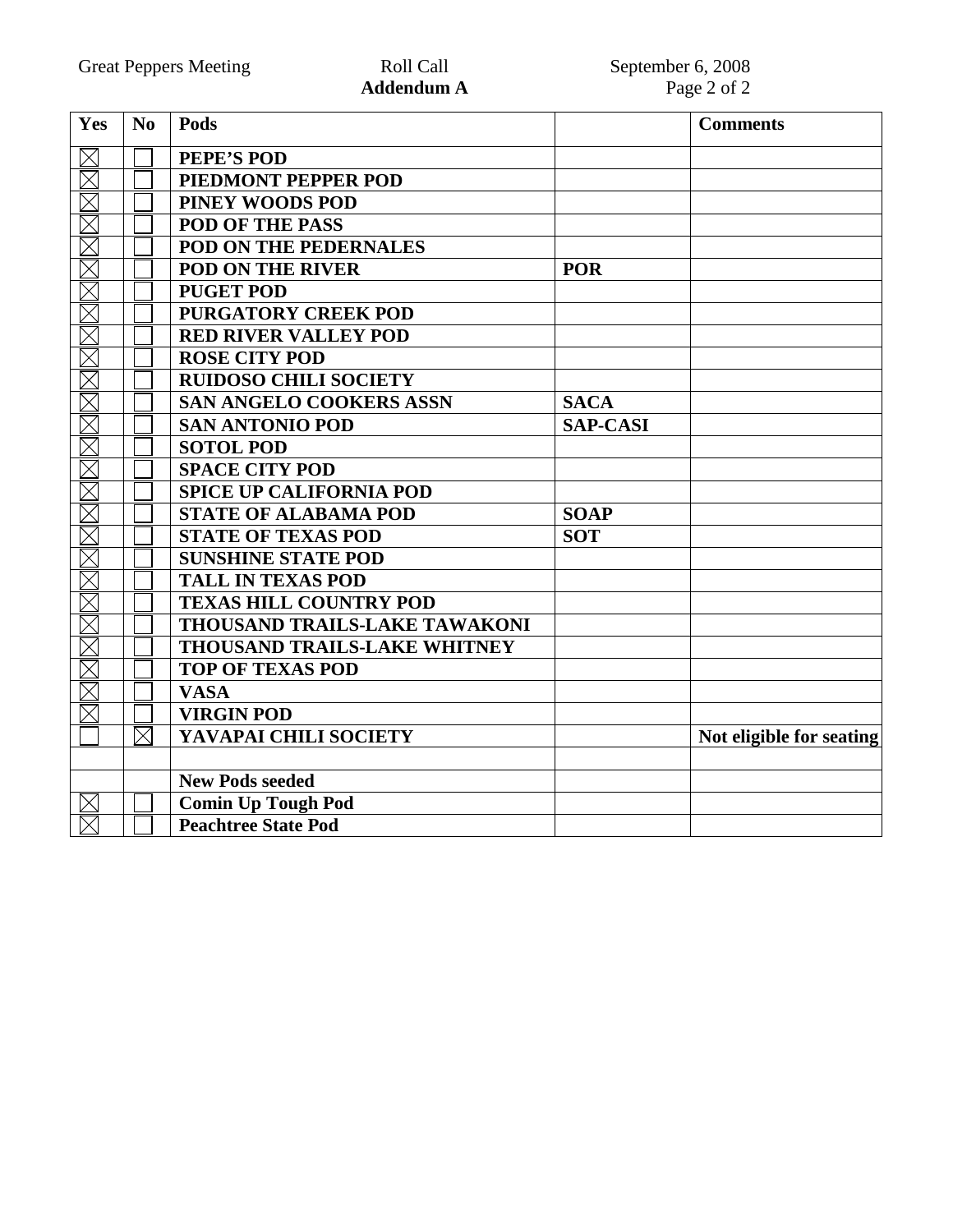Proposed rule changes (page # is in existing rule book):

# Proposed by Chillini Pod:

Page 3, Rule II.D.1.1. SCORING - Each cup of chili will be scored on its own merits with a whole number from 1 to 10, 10 being the highest. No pluses  $(+)$ , minuses  $(-)$ , fractions  $(\frac{1}{2})$ , or decimals (.5) will be taken into consideration.

**MOTION** by Bud Barrick to adopt the above change. The motion was duly seconded.

*Motion: Passed* **>>>>>>>>>>>>>>>>>>>>>>>>>>>>>>>>>>>>>>>>>>>>>>>>>>>>>>>>>>>>>>>>>>>>** 

## Proposed by Arkansas Social Society:

Page 8, Rule V.A.2. PUBLICIZE COOKOFF - All cookoffs **MUST** be publicized in the TERLINGUA TRAILS in the month prior to the entrance deadline. Cookoffs may also be advertised in the Goat Gap Gazette or other media. All cookoffs must be advertised as using "CASI rules" only. Any cookoff during month of September not publicized in the above manner will be guilty of a flagrant violation.

**MOTION** by Bob Steinle to adopt the above change. The motion was duly seconded.

*Motion: Passed* **>>>>>>>>>>>>>>>>>>>>>>>>>>>>>>>>>>>>>>>>>>>>>>>>>>>>>>>>>>>>>>>>>>>>** 

# Proposed by HOT Pod:

Page 9, Rule V.B.2. NO CASH PRIZES – CASI rules prohibit the sanctioning of any cookoff giving cash prizes for chili cooking or showmanship. Regional, Open, State, State Men's and State Women's Championship cookoffs may award state champions expense money to travel to the CASI Terlingua International Chili Championship cookoff and CASI may request proof that this money was used for expenses. Cook's Pot activities are exempt from this rule.

**MOTION** by Bud Barrick to adopt the above change. The motion was duly seconded.

| For            | 30     |
|----------------|--------|
| Against        | 37     |
| <b>Abstain</b> |        |
| Motion:        | Failed |
|                |        |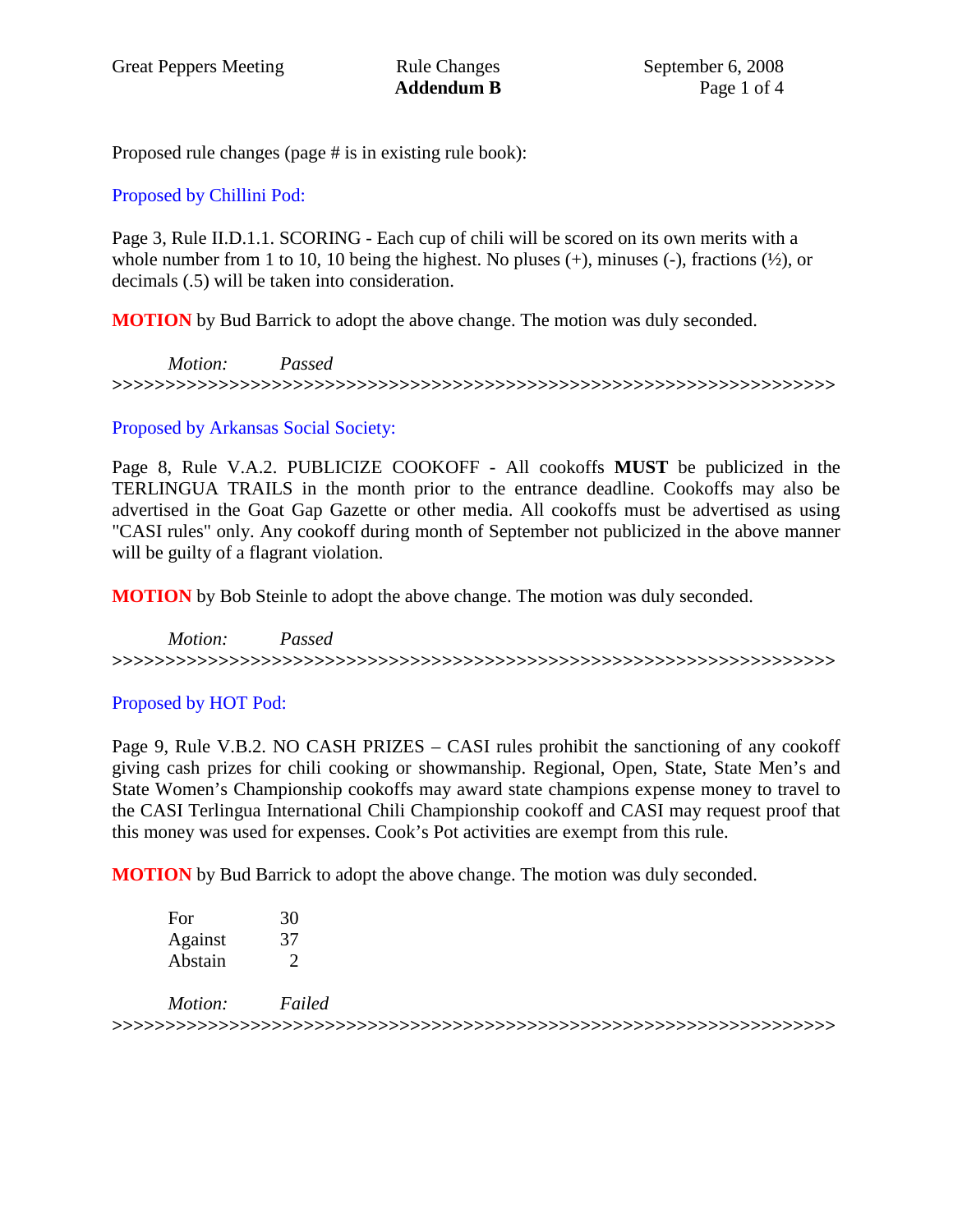# Proposed by CASI Board:

Page 10, Rule VI.B. ESTABLISHING REGIONAL OPEN CHAMPIONSHIPS - All CASI Open Championships must be approved by CASI. Approval must be prior to any advertising implying a CASI-affiliated Open Cookoff.

2. REGIONAL CHAMPIONSHIPS - A Regional Open Championship should be a highprofile prestigious event drawing the attention of the public and media that will bring positive exposure for CASI and the cookoff charity.

a. APPLICATION – A Regional Open Championship may be requested by submitting an application to the CASI Executive Director.

i. APPLICANT – A Regional Open must be applied for by a participating pod.

ii. DEADLINE – Application must be received no later than 120 days prior to the event.

b. APPROVAL – A Regional Open Championship may be approved by the CASI Board of Directors, upon recommendation by CASI Executive Director and regional Great Peppers, based on the following criteria:

i. REGION – A Region must have defined areas but do not have to be bound exclusively by state lines.

ii. POD REQUIREMENT - Region must have a minimum of two (2) CASI-recognized Pods.

iii. COOKOFF REQUIREMENTS - Each region must include fifteen (15) CASI cookoffs in the prior year.

c. REGIONAL REQUIREMENTS - Region involved must maintain the minimum requirements of application for continuance of a Regional Open Championship. Any region falling below the minimum requirements may reapply when those standards have been met.

d. TRAVELING - Regional Opens may travel. Rotation would be determined by local organizers.

e. ONE PER YEAR - No region may be the site of more than one Regional Open Championship per chili year.

**MOTION** by Guy Smith to adopt the above change. The motion was duly seconded.

*Motion: Passed*  **>>>>>>>>>>>>>>>>>>>>>>>>>>>>>>>>>>>>>>>>>>>>>>>>>>>>>>>>>>>>>>>>>>>>**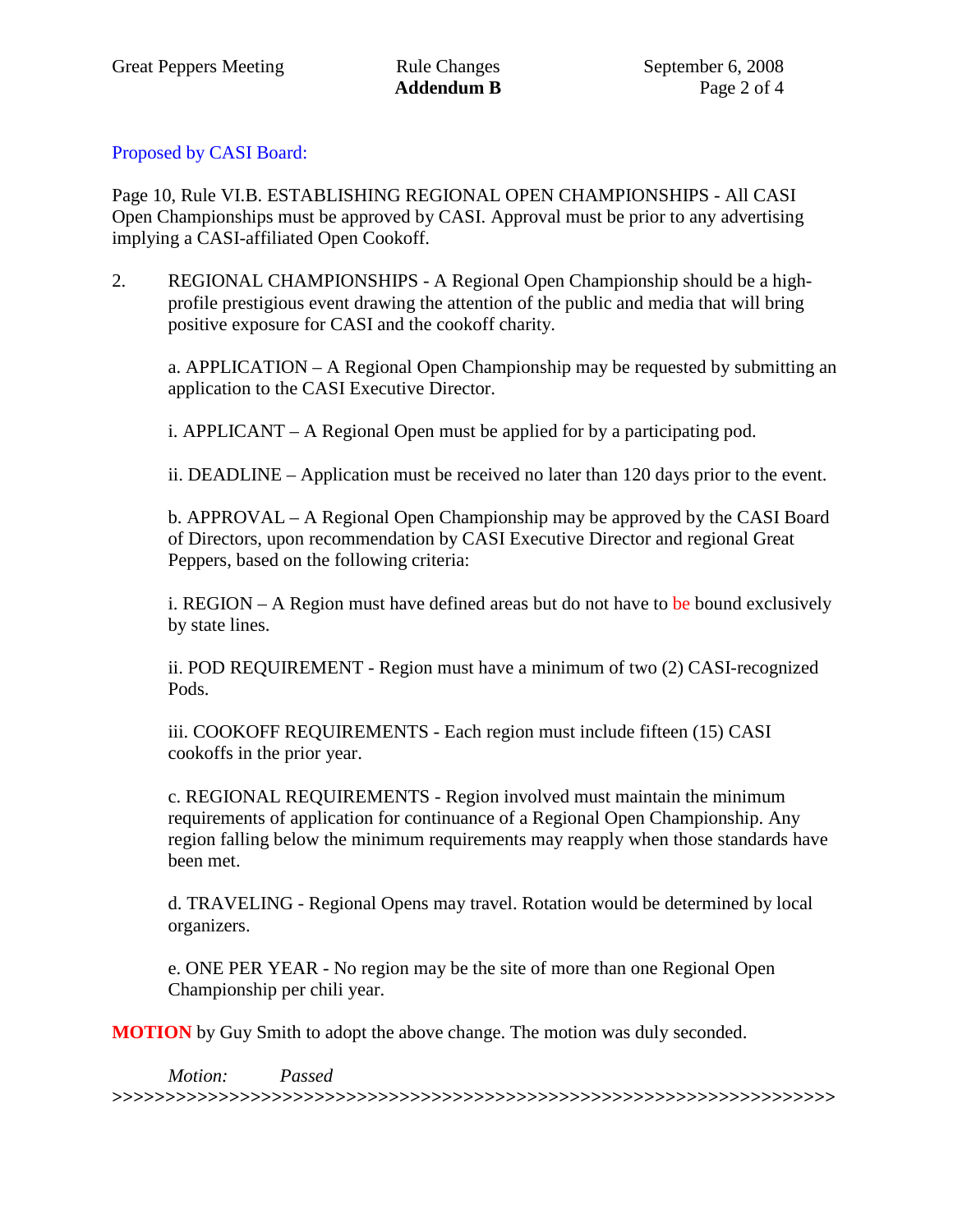# Proposed by CASI Board:

Page 11, Rule VII.A. CHAMPIONSHIP COOKOFF RULES - All rules for CASI-sanctioned cookoffs must be observed at the CASI TICC, with the exception that showmanship competition will be in three (3) divisions: large teams (5 or more persons), small teams (2 to 4 persons), and one-person (1 person) teams.

1. The one-person team entry may only be the captain of record of a qualified show team.

**MOTION** by Mel FitzHenry to adopt the above change. The motion was duly seconded.

*Motion: Passed*  **>>>>>>>>>>>>>>>>>>>>>>>>>>>>>>>>>>>>>>>>>>>>>>>>>>>>>>>>>>>>>>>>>>>>** 

Proposed by Alamo Area Pod:

Page 12, Rule VII.E.1.d – Delete Subsection d.

*Proposal failed for lack of a motion.*  **>>>>>>>>>>>>>>>>>>>>>>>>>>>>>>>>>>>>>>>>>>>>>>>>>>>>>>>>>>>>>>>>>>>>** 

Proposed by Alamo Area Pod:

Page 12, Rule VII.E.1.d. CURRENT STATE, REGIONAL OR INTERNATIONAL CHAMPIONSHIPS WITH OVER 150 ENTRIES AND CHILIS JUDGED - A current Men's State, Women's State, State Open, Regional or International Championship that has 150 entries and chilis judged will automatically qualify first (1st) through fifth (5th) Places on any given year becoming effectively immediately.

**MOTION** by Nancy Coultas to adopt the above change. The motion was duly seconded.

*Motion: Passed*  **>>>>>>>>>>>>>>>>>>>>>>>>>>>>>>>>>>>>>>>>>>>>>>>>>>>>>>>>>>>>>>>>>>>>**